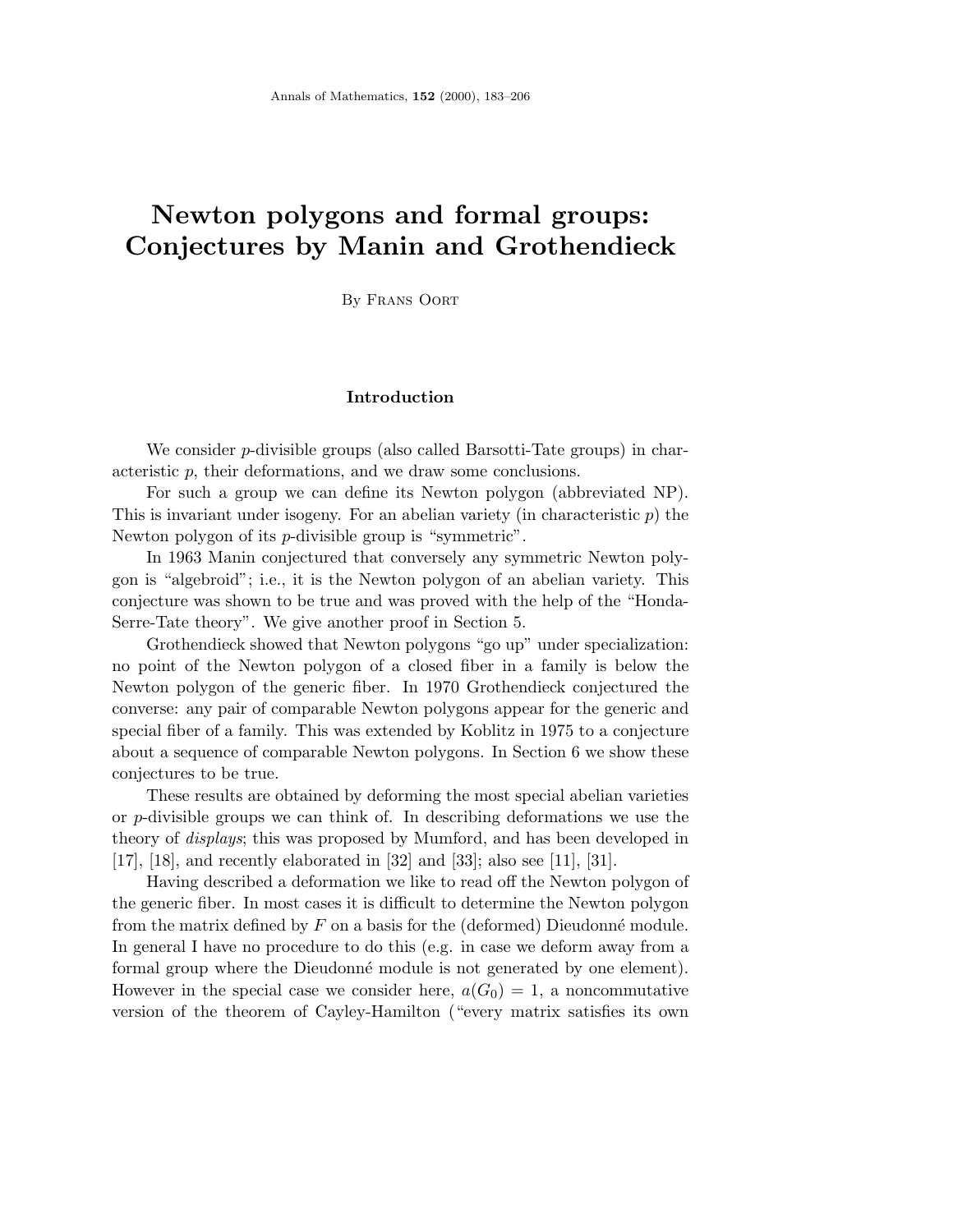characteristic polynomial") suffices for our purposes. This enables us to find equations singling out specific Newton polygons (in that coordinate system NPstrata are linear subspaces). Once this is done (Sections 2 and 3), conjectures by Manin, Grothendieck and Koblitz follow easily (Sections 5 and 6).

Many people have patiently listened to me in discussions about this topic. Especially I mention, and I thank: Ching-Li Chai, Johan de Jong and Ben Moonen for sharing their time and interests with me.

#### **1. Definitions and notation**

Throughout the paper we fix a prime number *p*.

(1.1) For a *commutative* finite group scheme  $N \rightarrow S$  we denote by  $N^D$ its Cartier dual; see [22, I.2], [27, VII*A*.3], [30, 2.4]. It can be characterized functorially by:

$$
N^{D}(T) = \text{Hom}(N_{T}, \mathbb{G}_{m,T});
$$

see [22, III.16], [27, VII*A*.3.3].

For an abelian scheme  $X \to S$  we denote its dual by  $\mathcal{X}^t$ . Note the duality theorem: for an isogeny  $\varphi : \mathcal{X} \to \mathcal{Y}$  we canonically have an exact sequence

$$
0 \to (\mathrm{Ker}(\varphi))^{D} \to \mathcal{Y}^{t} \xrightarrow{\varphi^{t}} \mathcal{X}^{t} \to 0;
$$

see [22, III.19] and [16, III.15].

For *p*-divisible groups, see [28]. An abelian scheme  $\mathcal{X} \to S$  of relative dimension *g* defines a *p*-divisible group of height 2*g*, which we denote by

$$
ind. \lim \mathcal{X}[p^i] =: \mathcal{X}[p^{\infty}].
$$

A polarization for an abelian scheme is an isogeny

$$
\lambda: \mathcal{X} \rightarrow \mathcal{X}^t
$$

which on each geometric fiber is defined by an ample divisor; see [15, 6.2]. Note that a polarization  $\lambda$  is an isogeny which is symmetric in the sense that

$$
(\lambda: \mathcal{X} \to \mathcal{X}^t)^t = \lambda
$$

with the canonical identification  $\mathcal{X} = \mathcal{X}^{tt}$ ; see [16, 21 Appl. III, p. 208]. A polarization is called a principal polarization if it is an isomorphism.

We say that  $\lambda: G \to G^t$  is a quasi-polarization of a *p*-divisible group G if it is a symmetric isogeny of *p*-divisible groups.

From now on we work over a base scheme of characteristic *p*.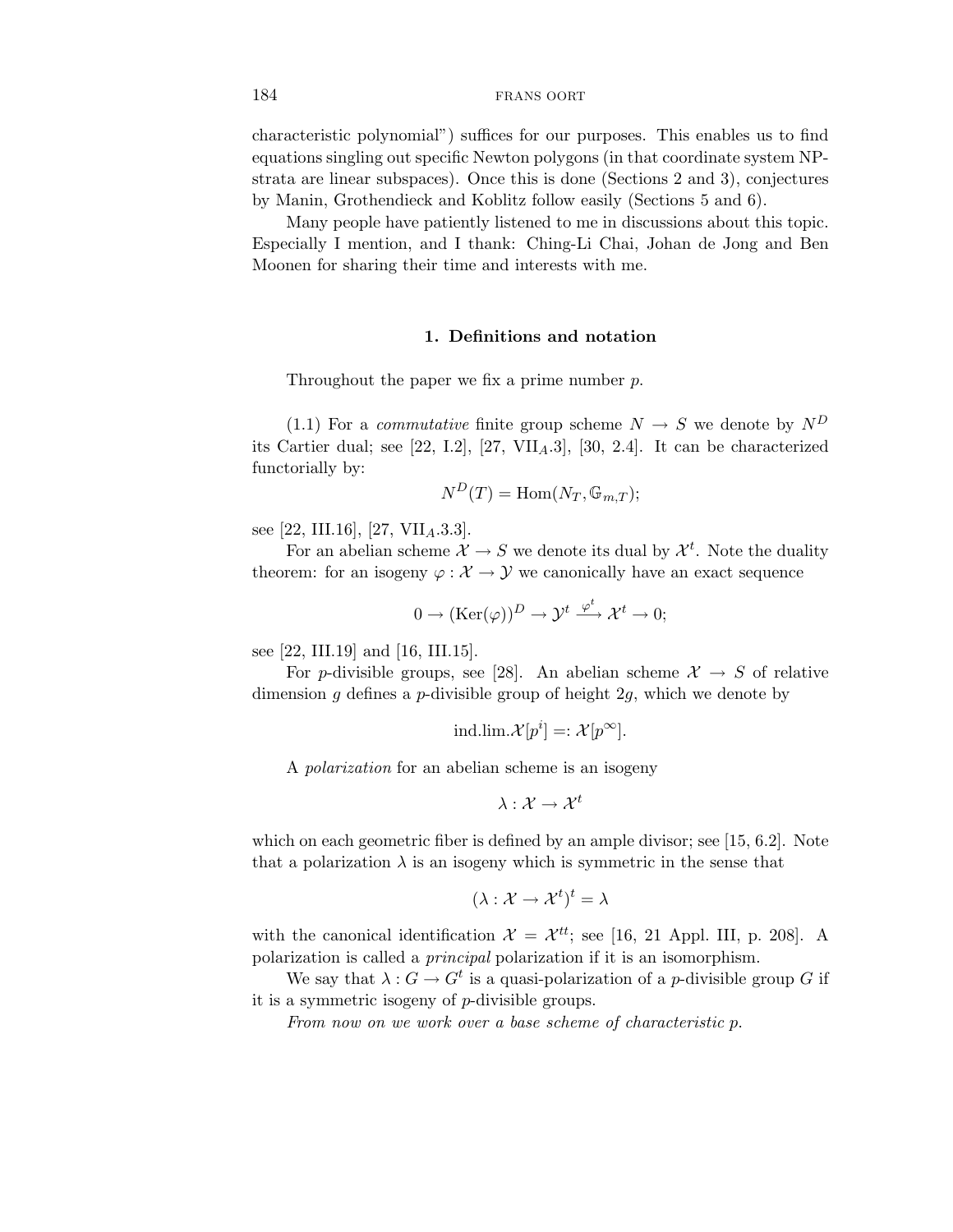(1.2) From [27, VII*A*.4], "Frobeniuseries", we recall: For every morphism  $X \rightarrow S$ , there is functorially a morphism

$$
F:X\to X^{(p/S)}.
$$

For a group scheme  $G/S$  this is a homomorphism, and we write  $G[F]$  $:= \text{Ker}(F: G \to G^{(p/S)})$ . For a *commutative* group scheme *G* there is (functorially) a homomorphism

$$
V: G^{(p/S)} \to G,
$$

which moreover has the property that  $V \cdot F = p = V \cdot F$ .

(1.3) For a group scheme *G* over a field *K* of characteristic *p* we define its *p*-rank  $f(G) = f$  by: Hom $(\mu_{p,k}, G_k) \cong (\mathbb{Z}/p)^f$ ; here *k* is an algebraically closed field containing *K*, and  $\mu_p := \mathbb{G}_m[p]$ . Note that for an abelian variety *X* this is the same as saying

$$
X[p](k) \cong (\mathbb{Z}/p)^f.
$$

We write  $\alpha_p := \mathbb{G}_a[F]$ ; for a group scheme *G* over a field *K* of characteristic *p*,

$$
a = a(G) := \dim_L(\mathrm{Hom}(\alpha_p, G \otimes_K L)),
$$

where *L* is a perfect field containing *K* (this number does not depend on the choice of a perfect  $L \supset K$ .

 $(1.4)$  *Dieudonné modules*. In this paper we use the *covariant* theory. For a finite (commutative) group scheme *N* of *p*-power rank over a (perfect) field *K* there is a Dieudonné module  $\mathbb{D}(N)$ . This functor has the following properties:

- $N \mapsto \mathbb{D}(N)$  is an equivalence between the category of finite group schemes of  $p$ -power rank over  $K$  and the category of Dieudonné modules of finite length as *W*-modules,
- if rank $(N) = p^n$ , then the length of  $D(N) = M$  equals *n*,
- $\mathbb{D}(F : N \to N^{(p)}) = (V : M \to M^{(p)}),$
- $\mathbb{D}(V: N^{(p)} \to N) = (F: M^{(p)} \to M).$

In this ring  $W[F, V]$  we have the relations  $V \cdot F = p = F \cdot V$ , and  $F \cdot a = a^{\sigma} \cdot F$ and  $V \cdot a^{\sigma} = a \cdot V$ , for  $a \in W = W_{\infty}(K)$ ; this ring is noncommutative if and only if  $K \neq \mathbb{F}_p$ .

For a *p*-divisible group *G* of height *h* over a perfect field *K* there is a Dieudonné module  $\mathbb{D}(G)$ . This module is free of rank *h* over *W*. If moreover the *p*-divisible group is a formal group, this module is over the ring *W*[*F*][*V*]]*.* If *X* is an abelian variety, we shall write  $D(X) = D(X[p^{\infty}])$ .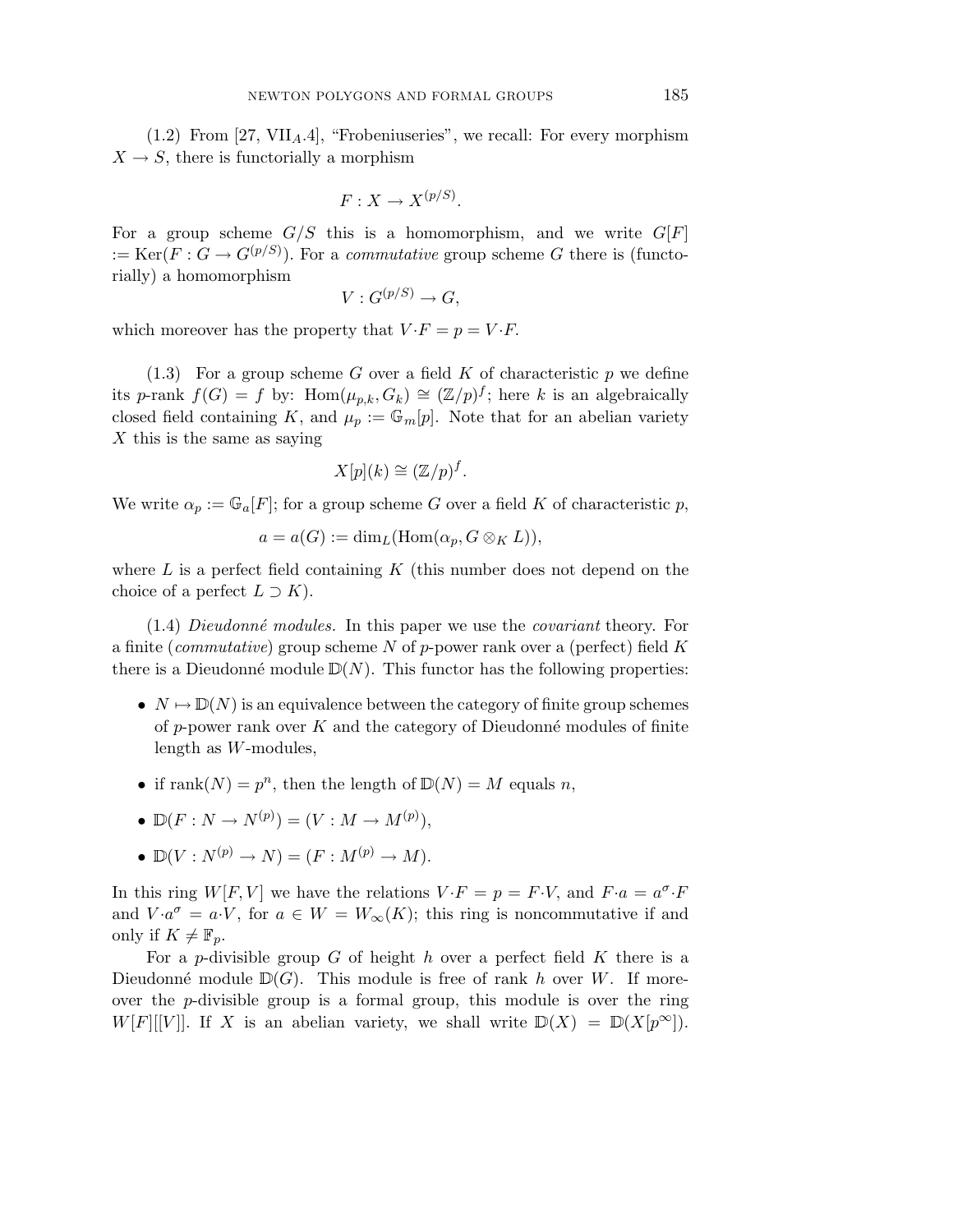The dimension of *G* is *d* if  $G[F]$  is of rank equal to  $p^d$ , and this is the case if and only if  $\dim_K(\mathbb{D}(G)/V\mathbb{D}(G)) = d$ . For a perfect field K we have  $a(G) = \dim_K(M/(FM+VM)),$  where  $M = \mathbb{D}(G).$ 

(1.5) In [14], contravariant Dieudonné module theory was used. By  $G_{m,n}$ we denote a *p*-divisible group defined over  $\mathbb{F}_p$ , given by:  $G_{1,0} = \mathbb{G}_m[p^\infty]$  and  $G_{0,1}$  for its dual, i.e.  $G_{0,1}[p^i]$  is the constant group scheme  $\mathbb{Z}/p^i$  over  $\mathbb{F}_p$ , and for coprime  $m, n \in \mathbb{Z}_{>0}$  we define the (formal) *p*-divisible group  $G_{m,n}$  by the covariant Dieudonn´e module

$$
\mathbb{D}(G_{m,n})=W[[F,V]]/W[[F,V]]\cdot (F^m-V^n)
$$

(in the contravariant theory the exponents are interchanged; see [14, p. 35]). Note that the dimension of  $G_{m,n}$  equals m, that

$$
(G_{m,n})^t = G_{n,m},
$$

hence the dual of  $G_{m,n}$  has dimension *n*. The notation  $G_{m,n}$  used in [14] and used here denote the same *p*-divisible group (but the Dieudonn´e module of it in [14] differs from the one used here).

By the Dieudonné-Manin classification, see [14] and [2], we find: if  $G$  is a *p*-divisible group over a field *K*, there is a finite set of pairs  $\{(m_i, n_i) | i \in I\}$ with  $m_i \geq 0$  and  $n_i \geq 0$  and  $m_i$  and  $n_i$  relatively prime, such that there is an isogeny

$$
G\otimes k \quad \sim \quad \sum_{i\in I} \ \ G_{m_i,n_i},
$$

where *k* is an algebraically closed field containing *K*. This set of pairs is called the formal isogeny type of this *p*-divisible group *G*.

(1.6) Notation (the Newton polygon). The formal isogeny type of a *p*divisible group is encoded in the concept of a Newton polygon, abbreviated NP. We write  $\mathcal{N}(G)$  for the Newton polygon of  $G$ ; each of the summands  $G_{m,n}$  gives a slope  $\lambda = n/(m+n)$  with multiplicity  $(m+n)$ ; arranged in nondecreasing order this gives a polygon which has the following properties (the definition of a Newton polygon):

- The polygon starts at  $(0,0)$  and ends at  $(h, h-d)$  for a *p*-divisible group of height *h* and dimension *d*,
- each slope  $\lambda \in \mathbb{Q}$  has the property  $0 \leq \lambda \leq 1$ ,
- the polygon is lower convex, and
- its break-points have integral coordinates.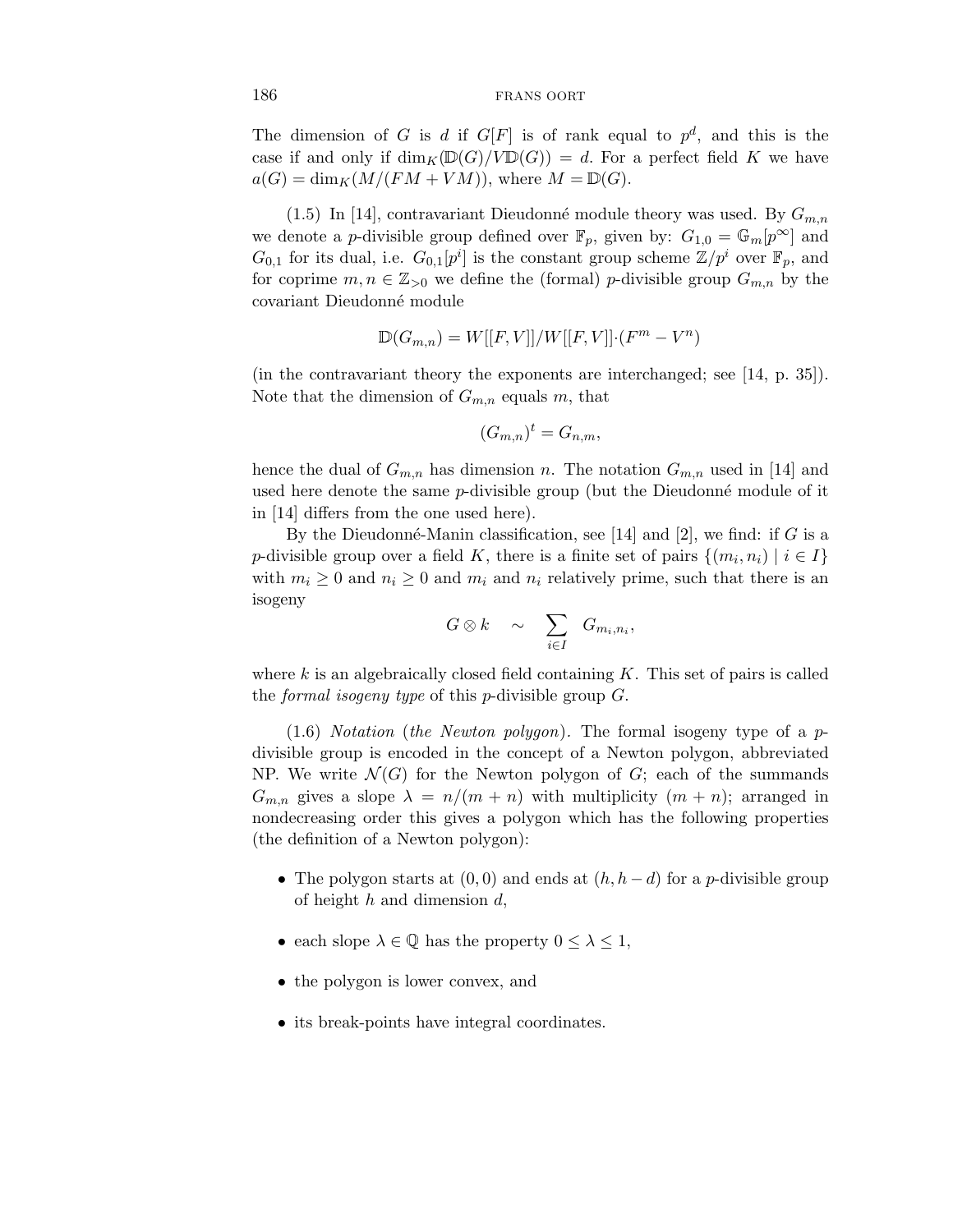By "lower convex" we mean that it is the graph of a convex piecewise-linear function on the interval [0*, h*]. A Newton polygon determines, and is determined by, its set of slopes  $0 \leq \lambda_1 \leq \cdots \leq \lambda_h \leq 1$ . It is called *symmetric* if  $\lambda_i = 1 - \lambda_{h-i+1}$  for  $1 \leq i \leq h$ .

(1.7) The formal isogeny type of an abelian variety  $X$  is symmetric; i.e., it can be written

$$
X[p^{\infty}] \otimes k \quad \sim \quad f \cdot (G_{1,0} \oplus G_{0,1}) \quad \oplus \quad s \cdot G_{1,1} \quad \oplus \sum_j \quad (G_{m_j,n_j} \oplus G_{n_j,m_j}).
$$

Indeed, an abelian variety has a polarization; by the duality theorem this implies that  $X[p^{\infty}]$  is isogenous with its dual.  $\Box$ 

The converse of this statement is called the "Manin conjecture"; see (5.1).

(1.8) We say that a Newton polygon  $\beta$  is *lying above*  $\gamma$ , notation

$$
\beta \quad \prec \quad \gamma,
$$

if  $\beta$  and  $\gamma$  have the same end points, and if no point of  $\beta$  is strictly below  $\gamma$ (!! note the reverse order). The Newton polygon consisting only of slopes  $\frac{1}{2}$  is called the *supersingular* one, notation  $\sigma$ ; this is a symmetric Newton polygon. The Newton polygon belonging to  $d \cdot G_{1,0} \oplus c \cdot G_{0,1}$  is called the *ordinary* one, denoted by  $\rho = \rho_{d,c}$ . Note that any symmetric  $\xi$  satisfies  $\sigma \prec \xi \prec \rho = \rho_{g,g}$ . More generally, a Newton polygon of height *h* and dimension *d* is between the straight line, the Newton polygon of *Gd,d*−*<sup>h</sup>* and the Newton polygon of  $dG_{1,0} + (h - d)G_{0,1}.$ 

(1.9) Displays over a field. In this section we work over a perfect field  $K \supset \mathbb{F}_p$ . Covariant Dieudonné module theory over a perfect field is a special case of the theory of displays. Consider a *p*-divisible group *G* of height *h* over *K*, and its Dieudonné-module  $D(G) = M$ . We choose a *W*-base

$$
\{e_1 = X_1, \dots, e_d = X_d, \ e_{d+1} = Y_1, \dots, e_h = Y_c\}
$$

for *M* such that  $Y_1, \ldots, Y_c \in VM$ ; on this base the structure of the Dieudonné module is written as:

$$
Fe_j = \sum_{i=1}^h a_{ij}e_i, \qquad 1 \le j \le d,
$$
  

$$
e_j = V\left(\sum_{i=1}^h a_{ij}e_i\right), \qquad d < j \le h.
$$

We have written the module in displayed form; see [17,  $\S$ 1], [18,  $\S$ 0], and [32]. Now

$$
(a_{i,j} | 1 \leq i, j \leq h) = \left(\begin{array}{cc} A & B \\ C & D \end{array}\right).
$$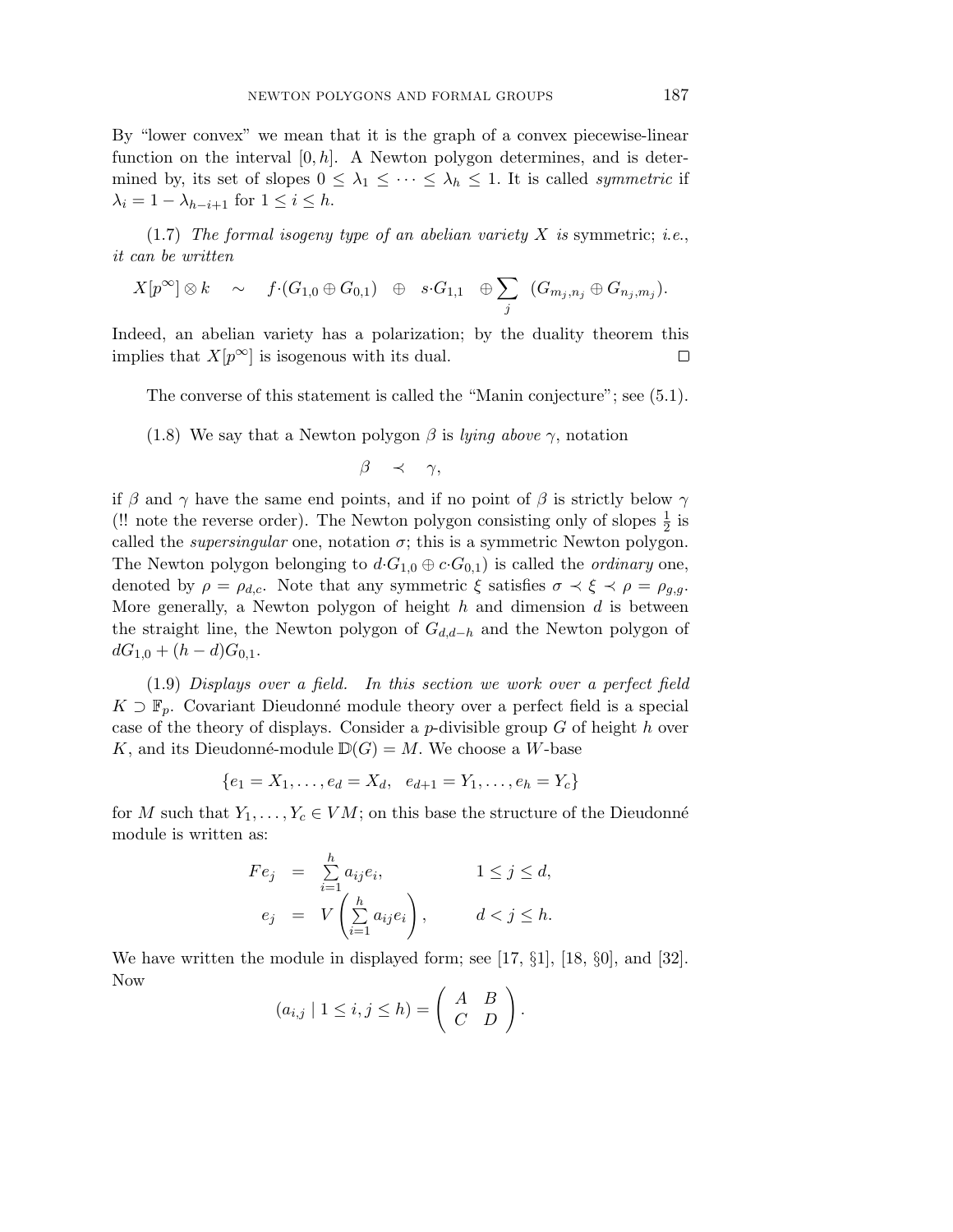This matrix, denoted by (*a*), will be called the matrix of the display. Note that in this case the  $\sigma$ -linear map F is given on this base by the matrix

$$
\left(\begin{array}{cc}A & pB \\ C & pD\end{array}\right),\end{array}
$$

where

$$
A = (a_{ij} | 1 \le i, j \le d), B = (a_{ij} | 1 \le i \le d < j \le h),
$$
  
\n
$$
C = (a_{ij} | 1 \le j \le d < i \le h), D = (a_{ij} | d < i, j \le h).
$$

Where the display-matrix is symbolically denoted by (*a*), we write (*pa*) symbolically for the associated *F*-matrix (it is clear what is meant as soon as *d* is given). Note that the induced maps

$$
F: M/VM \longrightarrow FM/pM, \quad \frac{F}{p}: VM/pM \longrightarrow M/FM
$$

are bijective, hence the matrix  $(a_{i,j} | 1 \leq i, j \leq h)$  has as determinant a unit in *W*; let its inverse be  $(b_{i,j})$ , written in block form as

$$
(b_{i,j}) = \left(\begin{array}{cc} E & G \\ H & J \end{array}\right)
$$

(in [32], the block matrix called *J* here is denoted by *B*). Working over a perfect field *K*, with  $W := W_\infty(K)$ , we write

$$
\tau := \sigma^{-1} : W \longrightarrow W.
$$

Then the map  $V : M \to M$  on the given basis has as matrix

$$
\left(\begin{array}{cc} pE & pG \\ H & J \end{array}\right)^{\tau},
$$

called the *V* -matrix.

Note that the *p*-divisible group is a formal group if and only if the operation *V* on its covariant Dieudonné module is topologically nilpotent (note that  $D(F) = V$ ). We remark that the Dieudonné module of  $G[p]/G[F]$  corresponds with  $\bigoplus_{i=d+1}^h K \cdot e_i$ ; hence we see that *G* is a formal *p*-divisible group if and only if the matrix *J* mod  $p$  is nilpotent in the  $\tau$ -linear sense (also see [32, p. 6]).

We write  $Q := VM$ ,  $T := \bigoplus_{i=1}^{d} W \cdot e_i$ ,  $L := \bigoplus_{i=d+1}^{h} W \cdot e_i$ , and note that

$$
F \oplus V^{-1} : T \oplus L \to M,
$$

as given above by the transformation formulas on a basis, is a *σ*-linear bijective map (we follow [32] for this notation).

(1.10) Suppose  $(G, \lambda)$  is a *p*-divisible group with a principal quasipolarization over a perfect field *K*. The quasi-polarization can be given on the Dieudonné module  $M = \mathbb{D}(G)$  by a skew perfect pairing

$$
\langle \ , \ \rangle : M \ \times \ M \longrightarrow W
$$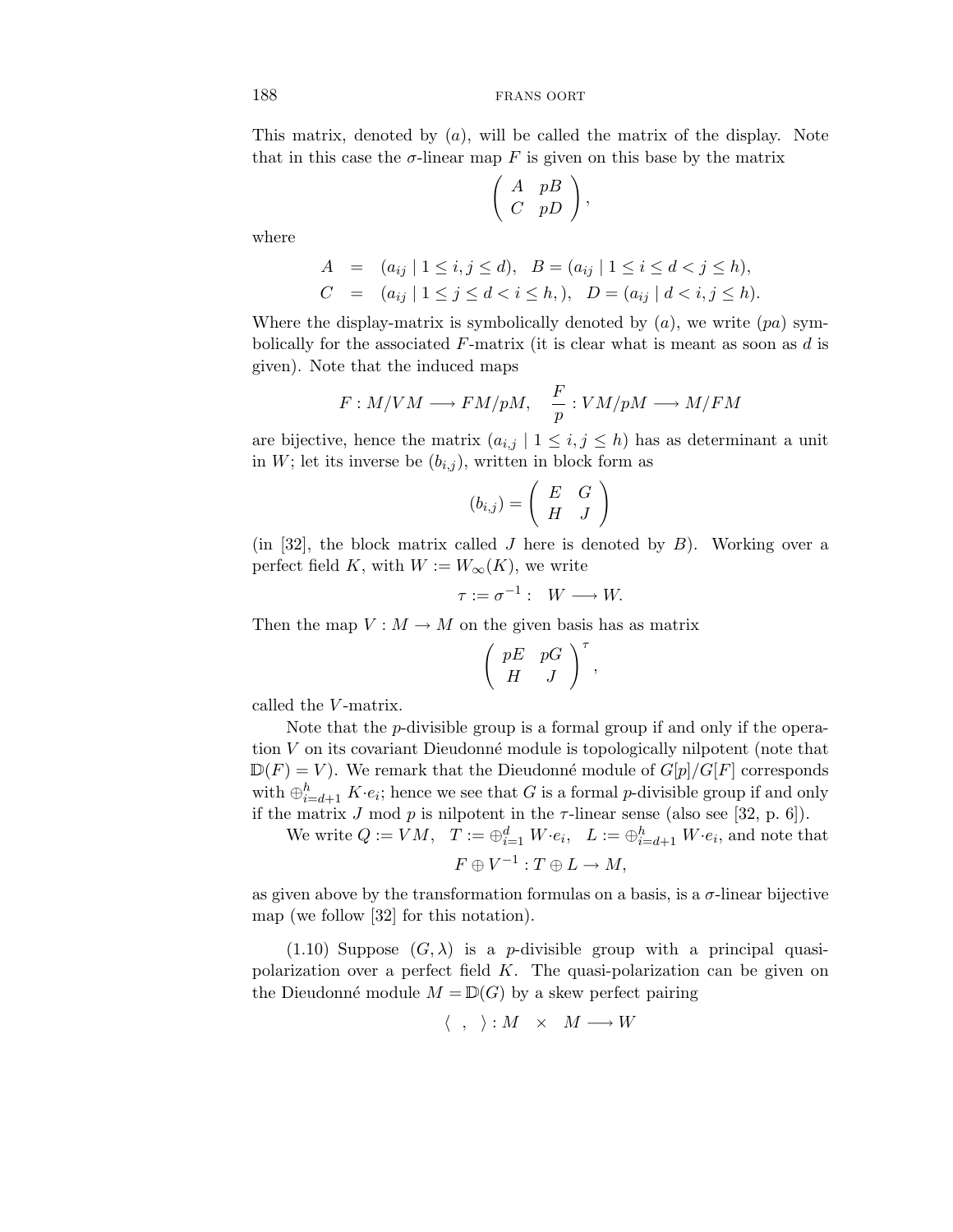which satisfies

$$
\langle Fa, b \rangle = \langle a, Vb \rangle^{\sigma}
$$
, for all  $a, b \in M$ ;

see [20, p. 83]. Then we can choose a *symplectic* base  $\{X_1, \ldots, X_d, Y_1, \ldots, Y_d\}$ for the Dieudonné module  $D(G) = M$ ; i.e., the polarization is given by a skew bilinear form which on this base is given by:

$$
\langle X_i, Y_j \rangle = \delta_{ij}, \quad \langle X_i, X_j \rangle = 0 = \langle Y_i, Y_j \rangle.
$$

Note that if the module is in displayed form on a symplectic base as above, with the display-matrices (*a*) and (*b*) as given above, then not only do we have  $(a) \cdot (b) = \mathbf{1} = (b) \cdot (a)$  but also

$$
(a_{i,j}) = \begin{pmatrix} A & B \\ C & D \end{pmatrix}, \quad (b_{i,j}) = \begin{pmatrix} E & G \\ H & J \end{pmatrix} = \begin{pmatrix} D^t & -B^t \\ -C^t & A^t \end{pmatrix},
$$

where  $A^t$  is the transpose of the matrix  $A$ .

(1.11) Displays. In order to describe deformations we choose a complete Noetherian local ring *R* with perfect residue class field *K* (a complete Noetherian local ring is excellent). We assume  $p \cdot 1 = 0 \in R$ . In this case the theory of displays as described in [32] gives an equivalence of categories between the category of displays over *R* and the category of formal *p*-divisible groups over *R*. We refer to [18], [32] and [33] for further details and will describe deformations by constructing a display.

(1.12) Deformations of formal *p*-divisible groups. Displays can be applied as follows. Consider a formal *p*-divisible group *G*<sup>0</sup> over a perfect field *K*, and suppose we have written its Dieudonné module and base  ${e_1, \dots, e_h}$  ${X_1, \ldots, X_d, Y_1, \ldots, Y_c}$  in displayed form as above. We write *h* for the height of  $G_0$ , and *d* for its dimension,  $c := h - d$ . Choose R as above, let  $t_{r,s}$  be elements in the maximal ideal of *R*, with  $1 \leq r \leq d < s \leq h$ , and let

$$
T_{r,s} = (t_{r,s}, 0, \cdots) \in W(R)
$$

be their Teichmüller lifts. We define a display over R by considering a base

$$
\{e_1 = X_1, \ldots, e_d = X_d, \quad e_{d+1} = Y_1, \ldots, e_h = Y_c\},\
$$

and

$$
FX_j = \sum_{i=1}^d a_{ij}X_i + \sum_{v=1}^{h-d} a_{d+v,j}(Y_v + \sum_{r=1}^d T_{r,v+d}X_r), \quad 1 \le j \le d,
$$
  

$$
Y_t = V\left(\sum_{i=1}^h a_{i,d+t}X_i + \sum_{v=1}^{h-d} a_{d+v,d+t}(Y_v + \sum_{r=1}^d T_{r,v+d}X_r)\right), \quad 1 \le t \le c = h-d.
$$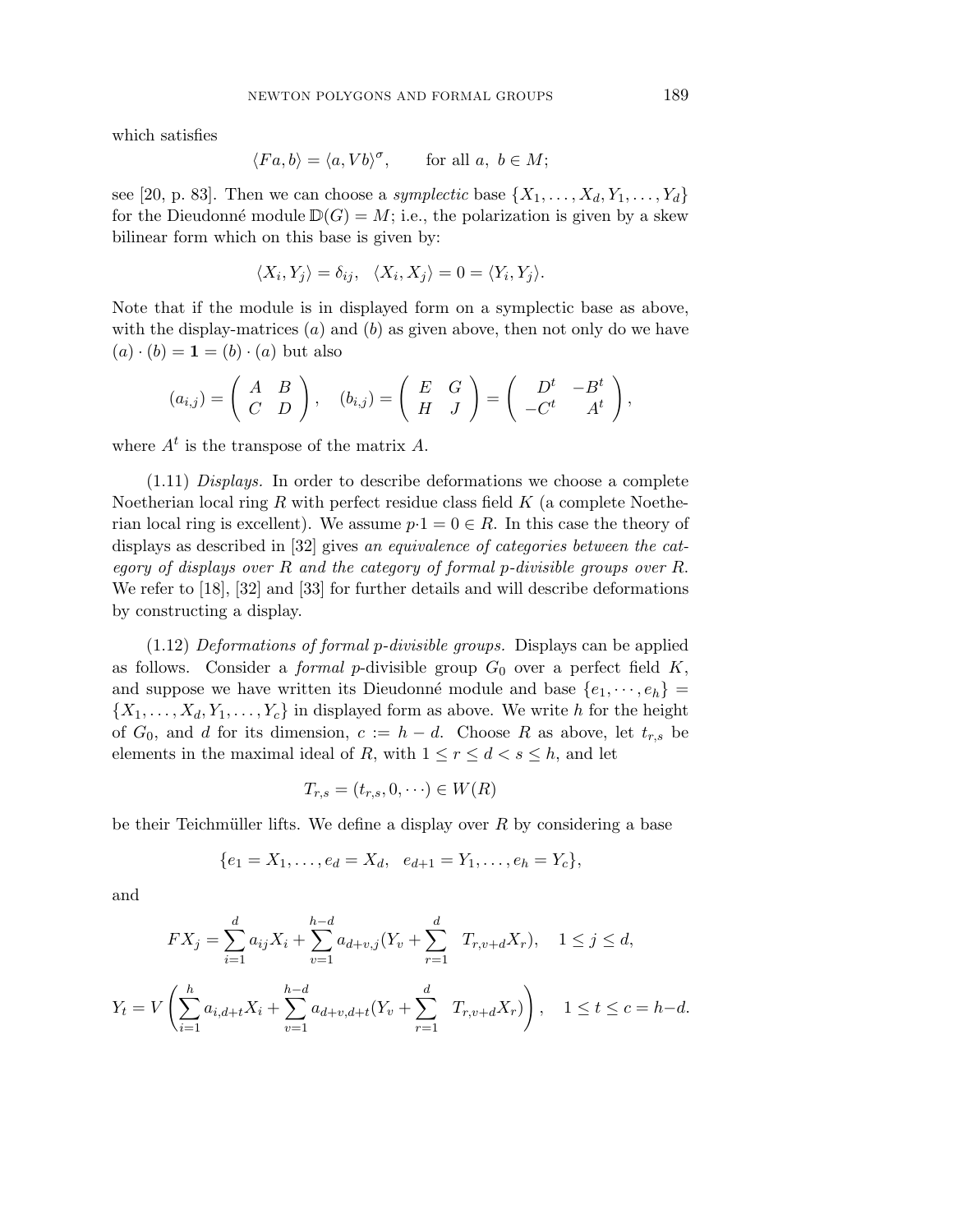Note that this corresponds with the matrix

$$
\left(\begin{array}{ccc} A+TC & pB+pTD \\ C & pD \end{array}\right), \qquad T=\left(\begin{array}{ccc} T_{1,d+1} & \cdots & T_{1,h} \\ \vdots & & \vdots \\ T_{d,d+1} & \cdots & T_{d,h} \end{array}\right),
$$

which gives the map *F*. Now if for display-matrices,

$$
\left(\begin{array}{cc} A & B \\ C & D \end{array}\right)^{-1} = \left(\begin{array}{cc} E & G \\ H & J \end{array}\right),
$$

then

$$
\left(\begin{array}{cc}A+TC & B+TD \\ C & D\end{array}\right)^{-1} = \left(\begin{array}{cc}E & G-ET \\ H & J-HT\end{array}\right).
$$

(1.13) Let *K* be a perfect field, let *R* be a complete Noetherian local ring with residue class field *K*, and let *G*<sup>0</sup> be a formal *p*-divisible group over *K*. The formulas above define a display over *W*, the ring of Witt vectors over *R* (in the sense of [32]). Hence these formulas define a deformation  $G \to \text{Spec}(R)$ of  $G_0$ .

In fact, we have written the module in displayed form. We write  $\epsilon: W \to K$ for the residue class map. The matrix  $\epsilon(J - HT)$  is  $\sigma$ -linear nilpotent (still, after deforming); hence this gives the condition necessary for a "display" in the sense of  $[32]$ . By the theory of Dieudonné modules we conclude that this defines a formal *p*-divisible group  $G \to \text{Spec}(R)$ ; see [17], [18], [32], [33].

(1.14) Remark. One can show that the deformation just given is the universal deformation of  $G_0$  in equal characteristic  $p$ , by taking the elements  $t_{r,s}$ as parameters,

$$
R := K[[t_{r,s} \mid 1 \le r \le d < s \le h]].
$$

(1.15) Deformations of principally quasi-polarized formal *p*-divisible groups. Suppose moreover the *p*-divisible group  $G_0$  has a principal quasi-polarization  $\lambda_0$ and let the base  $\{X_1, \ldots, Y_d\}$  be in symplectic form (in this case  $c = h - d = d$ ). Assume moreover that

$$
t_{r,s}=t_{s-d,r+d}\in R,
$$

and the displayed form above defines a deformation  $(G, \lambda)$  as a quasi-polarized formal *p*-divisible group of  $(G_0, \lambda_0)$  (see [18], [32], [33]). After renumbering:  $x_{i,j} = t_{i,j+d}$ , with  $d = g = c = h/2$ , we have the familiar equations  $x_{i,j} =$ *x*<sub>*j*,*i*</sub>, 1≤ *i*, *j* ≤ *g*.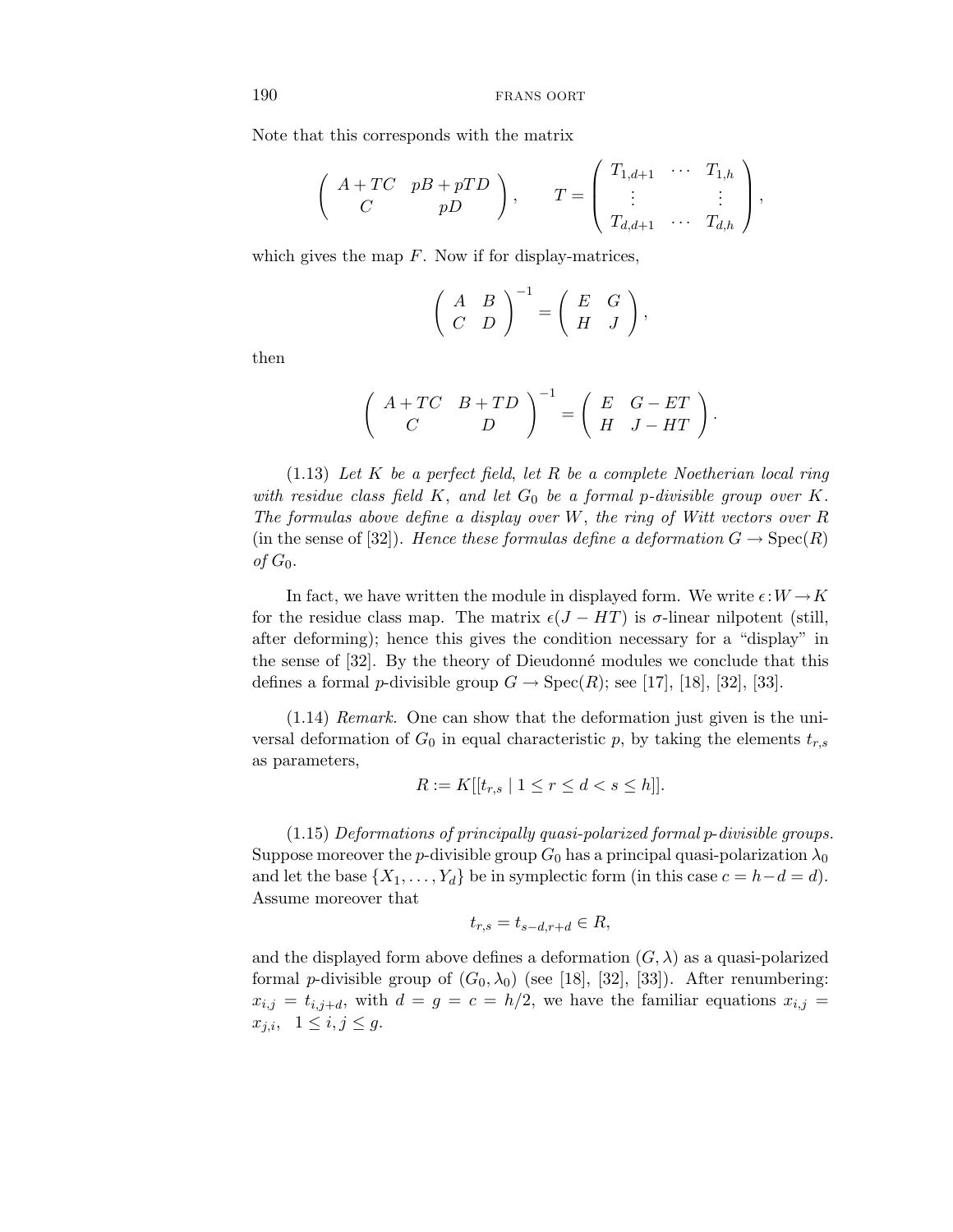#### **2. Cayley-Hamilton**

We denote by  $k = \overline{k} \supset \mathbb{F}_p$  an algebraically closed field.

(2.1) Definition. We consider matrices which can appear as *F*-matrices associated with a display. Let  $d, c \in \mathbb{Z}_{\geq 0}$ , and  $h = d + c$ . Let *W* be a ring. We say that a display-matrix  $(a_{i,j})$  of size  $h \times h$  is in normal form form over *W* if the *F*-matrix is of the following form:

|                 | O         | 0         | $\ldots$                          | $\boldsymbol{0}$     | $a_{1d}$              | $pa_{1,d+1}$   |                  |                        | $\bullet$ , $\bullet$ , $\bullet$ | $pa_{1,h}$       |   |
|-----------------|-----------|-----------|-----------------------------------|----------------------|-----------------------|----------------|------------------|------------------------|-----------------------------------|------------------|---|
|                 | 1         | $\theta$  | $\ldots$                          | $\theta$             | $a_{2d}$              | $\cdots$       |                  | $pa_{i,j}$             |                                   | .                |   |
|                 | 0         | 1         | $\cdots$                          | $\boldsymbol{0}$     | $a_{3d}$              |                |                  | $1\leq i\leq d$        |                                   |                  |   |
|                 | $\bullet$ | $\bullet$ | $\bullet$                         | $\ddot{\phantom{a}}$ |                       |                |                  | $d \leq j \leq h$      |                                   |                  |   |
|                 | $\theta$  | $\theta$  | $\bullet$ . $\bullet$ . $\bullet$ | $\mathbf{1}$         | $\boldsymbol{a}_{dd}$ | $pa_{d,d+1}$   | $\cdots$         |                        | $\cdots$                          | $pa_{d,h}$       |   |
| $(\mathcal{F})$ |           |           |                                   |                      |                       |                |                  |                        |                                   |                  | , |
|                 | $\Omega$  |           | .                                 | $\theta$             |                       | $\theta$       |                  |                        | .                                 | $\Omega$         |   |
|                 | $\Omega$  | .         |                                   | $\ddots$             | 0                     | $\mathfrak{p}$ | $\theta$         | .                      | .                                 | $\theta$         |   |
|                 | 0         | $\cdots$  |                                   | $\cdots$             | $\theta$              | $\theta$       | $\boldsymbol{p}$ | $\boldsymbol{0}$       | .                                 | $\theta$         |   |
|                 | $\Omega$  | .         |                                   | $\cdots$             | $\Omega$              | $\theta$       | $\theta$         | $\ddot{\phantom{0}}$ . | $\theta$                          | $\theta$         |   |
|                 |           | $\cdots$  |                                   | $\cdots$             | $\Omega$              | $\theta$       | $\cdots$         |                        | $\,p\,$                           | $\boldsymbol{0}$ |   |

 $a_{i,j} \in W$ ,  $a_{1,h} \in W^*$ ; i.e. it consists of blocks of sizes  $(d \text{ or } c) \times (d \text{ or } c)$ ; in the left hand upper corner, which is of size  $d \times d$ , there are entries in the last column, named *ai,d*, and the entries immediately below the diagonal are equal to 1; the left and lower block has only one element unequal to zero, and it is 1; the right hand upper corner is unspecified, entries are called  $pa_{i,j}$ ; the right hand lower corner, which is of size  $c \times c$ , has only entries immediately below the diagonal, and they are all equal to *p*.

Note that if a Dieudonné module is defined by a matrix in displayed normal form then either the *p*-rank  $f$  is maximal,  $f = d$ , and this happens if and only if  $a_{1,d}$  is not divisible by p, or  $f < d$ , and in that case  $a = 1$ . The p-rank is zero if and only if  $a_{i,d} \equiv 0 \pmod{p}$ , for all  $1 \leq i \leq d$ .

 $(2.2)$  LEMMA. Let *M* be the Dieudonné module of a *p*-divisible group *G* over *k* with  $f(G) = 0$ . Suppose  $a(G) = 1$ . Then there exists a *W*-basis for *M* on which *F* has a matrix which is in normal form.

In this case the entries  $a_{1,d}, \ldots, a_{d,d}$  are divisible by p and can be chosen to equal zero.

The proof is easy and is omitted, but we do give the proof of the following lemma which is slightly more involved.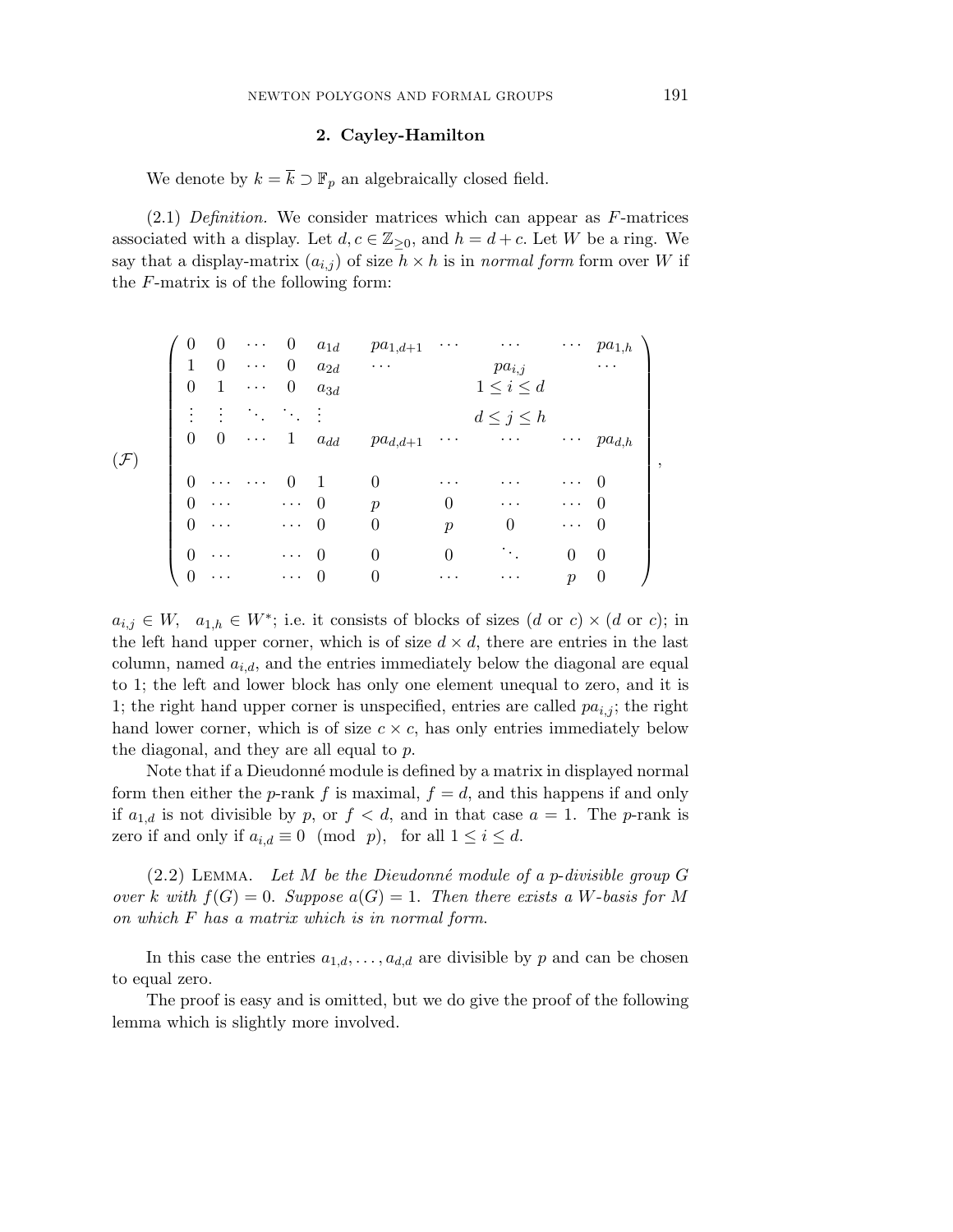(2.3) Lemma. Let *k* be an algebraically closed field, and let *M* be the Dieudonne module of a local, principally quasi-polarized formal *p*-divisible *group G* over *k* with  $f(G) = 0$  (hence *G* is of "local-local type"). Write *d* for its dimension, and  $h = 2d$  for its height. Suppose  $a(M) = 1$ . Then there exists a symplectic *W*-basis for *M* on which the matrix of *F* is in normal form; see  $(2.1).$ 

*Proof.* For every  $a \in \mathbb{Z}_{>0}$  we shall choose an element  $X^{(a)}$ , with  $X^{(a)} \notin$  $FM + VM$ , with  $X^{(a+1)} - X^{(a)} \in p^a M$ .

*First step.* We choose  $X \in M$  with  $X \notin FM + VM$ . Let  $\langle X, F^d X \rangle =$  $\beta \in W$ , and write  $\beta$  mod  $pW = \beta_0 \in k$ . We note that  $\beta_0 \neq 0$ ; in fact, write  $FM_1 \cap VM_1 = F^dM_1 = V^dM_1$ ; this is of dimension one over *k*; note that the pairing induces a perfect pairing between  $M/(FM + VM)$  and  $F^dM_1$ . Choose  $\lambda \in W$ , with  $\lambda_0 \in k = W/pW$  such that  $\lambda_0^{p^d+1} \cdot \beta_0 = 1$ . Note that  $\langle \lambda X, F^d \lambda X \rangle = \lambda \cdot \lambda^{p^d} \cdot \beta$ ; hence  $\langle \lambda X, F^d \lambda X \rangle \equiv 1 \text{ mod } pW$ .

We change notation, choosing a new *X* instead of the old  $\lambda \cdot X$ , and concluding that for the new *X*,

$$
\langle X, F^d X \rangle \equiv 1 \text{ mod } pW.
$$

Suppose

$$
\langle X, F^{s-1}X \rangle = b_s, \quad 2 \le s \le d.
$$

Choosing

$$
X' = X + \sum_{s=2}^{d} b_s \cdot Y_s,
$$

we see that

$$
\langle X', F^{s-1}X' \rangle \equiv 0 \pmod{pW},
$$

and still  $\langle X', F^d X' \rangle \equiv 1$ .

We call this new  $X'$  finally  $X^{(1)}$ , defining  $X_s = F^{s-1}X^{(1)}$  for  $1 \leq s < d$ , and  $Y_i = -V^{d-j+1}X^{(1)}$  for  $1 \leq j \leq d$ . The set  $\{X^{(1)} = X_1, \ldots, Y_d\}$  is a *W*-basis for *M*, which is symplectic modulo *pW*. On this basis the matrix of *F* is congruent to  $(\mathcal{F})$  mod  $pW$ .

We introduce some notation to be used in this proof. We say that  $B =$  $\{X_1, \ldots, X_d, Y_1, \ldots, Y_d\}$  is an n-basis, if  $X = X^{(a)} \in W$ , with  $X \notin FM + VM$ , and  $X_s := F^{s-1}X$  for  $1 < s \le d$ , and  $Y_j \equiv -V^{d-j+1}X$  mod  $pW$  for  $1 \le j \le d$ ; note that an n-basis indeed is a *W*-basis for *M*. We say that an n-basis is (sa) if it is simplectic modulo  $p^a W$ . We say that an n-basis is (Fa) if the matrix of *F* on this basis is in normal form; see  $(2.1)$ , modulo  $p^aW$ .

For  $a \in \mathbb{Z}_{>0}$  we study the statement: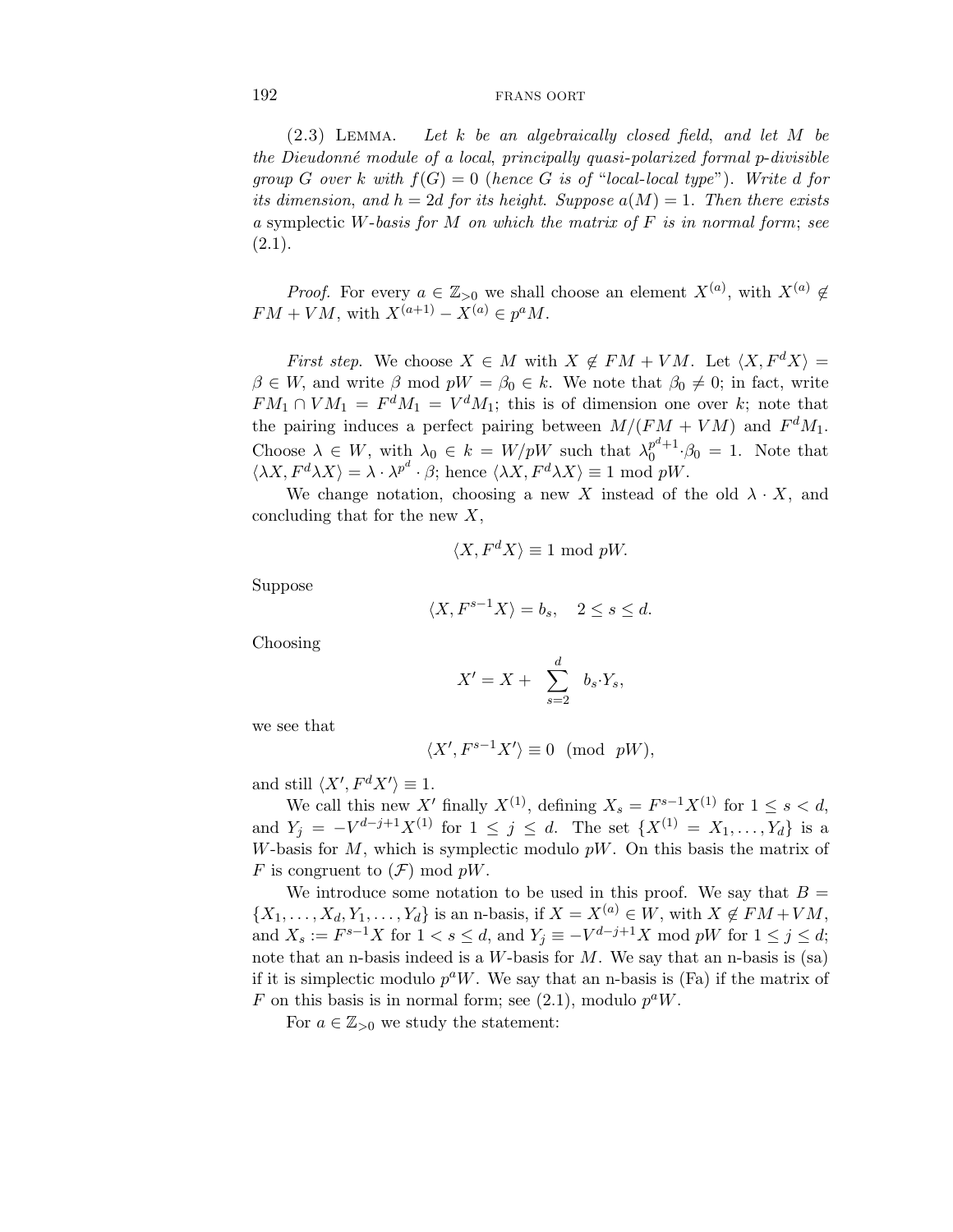$(I_a)$ : For  $X = X^{(a)}$ , assume that there exists an n-basis  $B = B^{(a)}$  which is  $(sa)$  and  $(Fa)$ .

The construction in the first step makes a choice such that  $(I_1)$  is satisfied. This ends the first step.

We assume for  $a \geq 1$  that  $(I_a)$  is satisfied, and construct a basis which satisfies  $(I_{a+1})$ . In order to formulate the proof of the induction step we assume that  $a \in \mathbb{Z}_{>0}$  is fixed, and write  $\equiv$  for equivalence modulo  $p^aW$ , and  $\approx$  for equivalence modulo  $p^{a+1}W$ . In order to prove the induction step  $(I_a) \mapsto (I_{a+1})$ we study the condition:

 $(J_k)$  Here  $a \in \mathbb{Z}_{>0}$  is fixed, and  $1 \leq k \leq d$ . Assume there is an n-basis satisfying  $(I_a)$ , and satisfying the property that  $\{X_1, \ldots, X_d, Y_1, \ldots, Y_k\}$  is  $(ps(a+1))$ . This last property means that pairs of elements appearing in this set satisfy the symplectic properties modulo  $p^{a+1}W$ , and  $Y_1, \ldots, Y_{k-1}$ transform as prescribed by some  $(\mathcal{F})$  mod  $p^{a+1}W$ .

Second Step. We choose a basis satisfying  $(J_1)$ . By induction we know that  $\langle X, F^d X \rangle \equiv 1 + p^a \cdot \beta$ , with  $\beta \in W$ ; write  $\beta_0 = \beta$  mod *pW*. Choose  $\lambda \in W$  such that  $\lambda_0^{p^d} + \lambda_0 + \beta_0 = 0$ , and replace *X* by  $(1 + p^a \cdot \lambda)X$ . For this new *X* we have achieved  $\langle X, F^d X \rangle \approx 1$ . Choose  $b_s \in W$  such that for this new *X* we have:  $\langle X, F^{s-1}X \rangle ≈ p^a \cdot b_s$ , for  $2 ≤ s ≤ d$ . Now, choose

$$
X' := X + \sum_{s=2}^{d} b_s \cdot p^a \cdot Y_s,
$$

and then

$$
\langle X', F^{s-1}X' \rangle \equiv 0 \pmod{p^{a+1}W}.
$$

We call this X' finally X. The new  $X, FX, \ldots, Y_1 = F^d X$  and the old  $Y_2, \ldots, Y_d$  satisfy the condition  $(J_1)$ . This ends the second step.

Third Step. Here  $a \in \mathbb{Z}_{>0}$  is fixed. With  $1 \leq k \leq d$ , we assume  $(J_k)$ satisfied, and construct and prove: There exists a basis satisfying  $(J_k)$  such that  $\langle Y_k, VX \rangle \equiv 0 \pmod{p^{a+2}W}$ .

Next we construct and prove  $(J_{k+1})$ .

There exists an element  $\xi \in p^{a+2}M$ . Choose a new X instead of the old  $X + \xi$ , construct  $X_1, \ldots, X_d, Y_1, \ldots, Y_k$  which together with the old  $Y_{k+1}, \ldots, Y_d$ satisfy  $(J_k)$  and the properties:  $\langle X_i, X_j \rangle \equiv 0 \mod p^{a+2}$ , for all  $1 \le i, j \le d$ , and  $\langle FY_k, X_i \rangle \equiv 0 \mod p^{a+2}$  for all *i* and  $\langle FY_k, X_{k+1} \rangle \equiv 1 \mod p^{a+2}$ . We choose this new n-basis and write

$$
FY_k = pY' + px \quad \text{with} \quad Y' \in W \cdot Y_1 + \cdots W \cdot Y_d, \quad \text{and} \quad x \in W \cdot X_1 + \cdots W \cdot X_d.
$$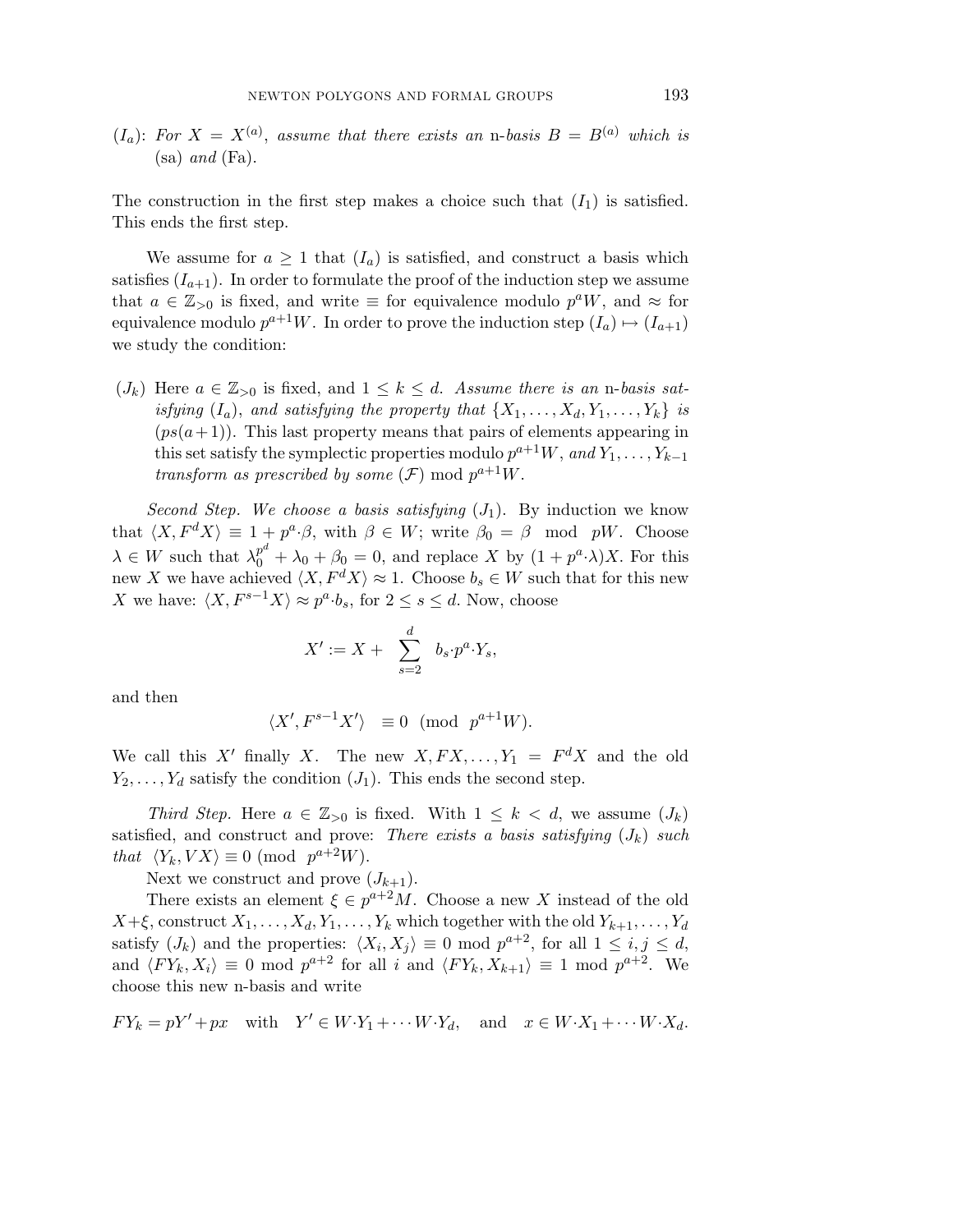Let  $\langle FY_k, Y_j \rangle = c_j$  for  $1 \leq j \leq k$ ; note that  $c_j \in p^{a+1}W$ . Define the new

$$
Y_{k+1} := Y' - \sum_{1 \le j \le k} c_j X_j
$$
; then  $FY_k = p \cdot Y_{k+1} + p \left( x + \sum_{1 \le j \le k} c_j X_j \right)$ .

The new  $X_1, \ldots, X_d, Y_1, \ldots, Y_{k+1}$  together with the old  $Y_{k+2}, \ldots, Y_d$  satisfy the condition  $(J_{k+1})$ . This ends the third step.

For fixed  $a \in \mathbb{Z}_{>0}$ , we start induction  $(J_1)$  by the second step, and then by induction in the third step  $(J_k) \mapsto (J_{k+1})$  we show that  $(J_d)$  is satisfied. Note that  $(I_a) + (J_d) = (I_{a+1})$ ; thus we have proved that  $(I_a) \Rightarrow$  $(I_{a+1})$ . By the first step we can start induction:  $I_1$  is satisfied. Hence induction shows that all steps  $(I_a)$  for  $a \in \mathbb{Z}_{>0}$  are satisfied. Moreover the  $B^{(a)} = \{X_1^{(a)}, \ldots X_d^{(a)}, Y_1^{(a)}, \ldots, Y_d^{(a)}\}$  constructed satisfy  $B^{(a+1)} \equiv B^{(a)}$ (mod  $p^a M$ ). Hence this process converges to a *W*-basis for *M*; by construction, on this basis the matrix of *F* is in normal form. This ends the proof of the lemma.  $\Box$ 

(2.4) How to determine  $\mathcal{N}(G)$ ? Consider the Dieudonné module of a *p*divisible group (or of an abelian variety), by writing down the matrix of *F* relative to some *W*-basis. In general it is difficult to see directly from that matrix what the Newton polygon of the *p*-divisible group studied is.

There are general results which enable us to compute the Newton polygon from a given displayed form. Here is an example: Nygaard proved in [19, Th. 1.2, p. 84, a general result, which e.g. for  $g = 3$  gives the following: Suppose there is an abelian variety of dimension 3, and let *F* be the action of Frobenius on its Dieudonné module; this abelian variety is supersingular if and only if  $p^3|F^8$ . For explicit computations this does not look attractive. Also see [9]: "slope estimates".

(2.5) Remark. We can compute the *p*-adic values of the eigenvalues of the matrix. Note however that if we change the basis, this  $\sigma$ -linear map gives a matrix on the new basis in the  $\sigma$ -linear way. In [9, pp. 123/124], we find an example by B. H. Gross of a  $2 \times 2$  matrix which, on one basis has *p*-adic values of the eigenvalues equal to  $\frac{1}{2}$ , while after a change of basis these *p*-adic values equal 0 and 1. We see that the change of basis can change the *p*-adic values of the eigenvalues of this matrix. Thus we have the question: how can we determine the Newton polygon from the matrix (say of  $F$  on the Dieudonné module)?

In this section we show how in case the matrix is in *normal form* the Newton polygon can be read off easily: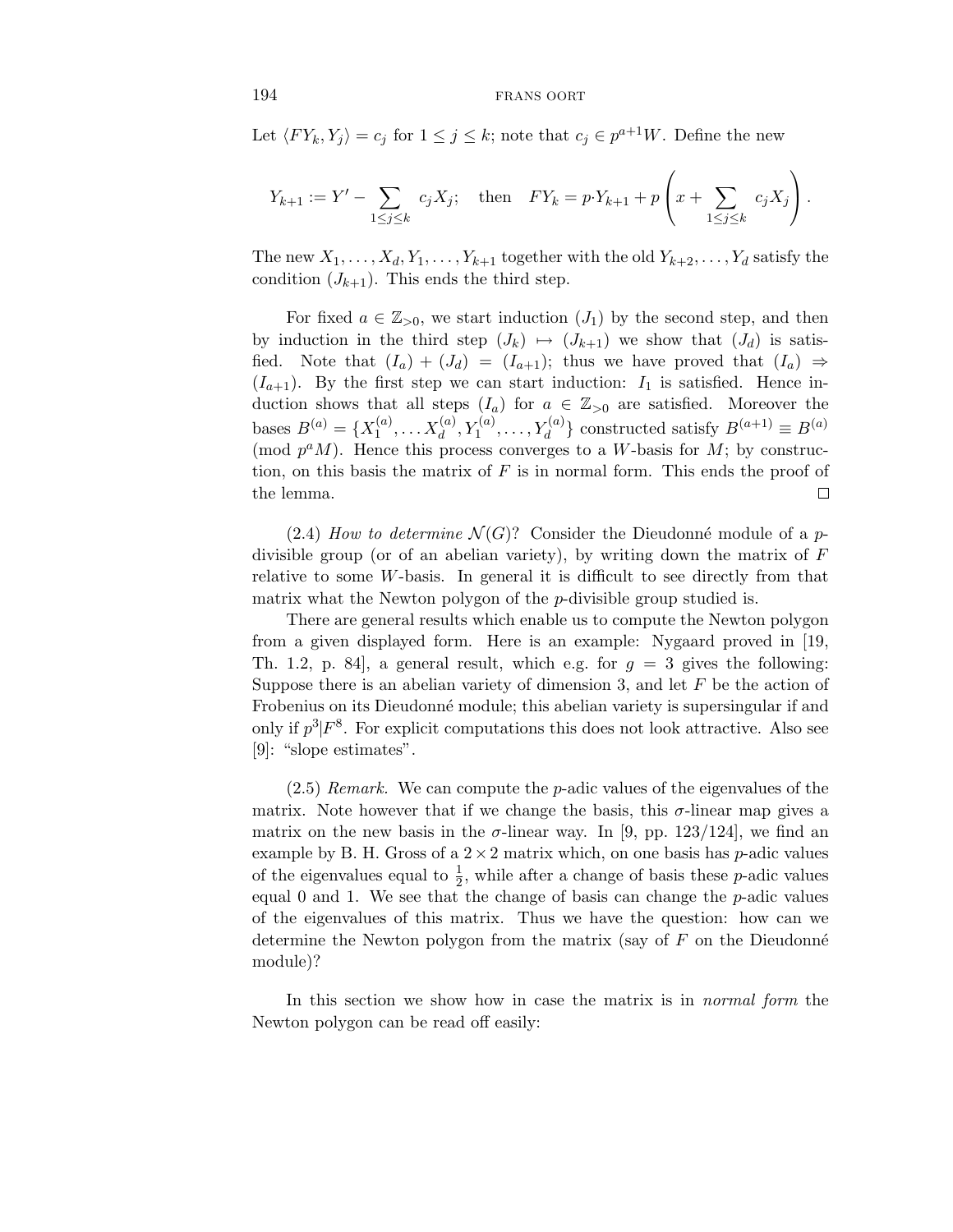(2.6) Lemma (of Cayley-Hamilton type). Let *L* be a field of characteristic p, let  $W = W_{\infty}(L)$  be its ring of infinite Witt vectors. Let G be a p-divisible group, with  $\dim(G) = d$ , and  $height(G) = h$ , with Dieudonné module M. Suppose there is a W-basis of M, such that the display-matrix  $(a_{i,j})$  on this base gives an *F*-matrix in normal form as in  $(2.1)$ . Now,  $X = X_1 = e_1$  for the first base vector. Then for the expression

$$
P := \sum_{i=1}^{d} \sum_{j=d}^{h} p^{j-d} a_{i,j}^{\sigma^{h-j}} F^{h+i-j-1}, \quad F^{h} \cdot X = P \cdot X.
$$

Note that we take powers of  $F$  in the  $\sigma$ -linear sense, i.e. if the display matrix is  $(a)$ , i.e. F is given by the matrix  $(pa)$  as above,

 $F^n$  is given by the matrix  $(pa) \cdot (pa^{\sigma}) \cdot \cdots \cdot (pa^{\sigma^{n-1}})$ .

The exponent  $h + i - j - 1$  runs from  $0 = h + 1 - h - 1$  to  $h - 1 = h + d - d - 1$ . Note that we do not claim that  $P$  and  $F^h$  have the same effect on all elements of *M*.

*Proof.* Note that  $F^{i-1}e_1 = e_i$  for  $i \leq d$ .

CLAIM. For 
$$
d \le s < h
$$
,  
\n
$$
F^s X = \left( \sum_{i=1}^d \sum_{j=d}^s F^{s-j} p^{j-d} a_{i,j} F^{i-1} \right) X + p^{s-d} e_{s+1}.
$$

This is correct for  $s = d$ . The induction step from  $s$  to  $s + 1 < h$  follows from  $Fe_{s+1} = \left(\sum_{i=1}^d p a_{i,s+1} F^{i-1}\right) X + pe_{s+2}$ . This proves the claim. Computing  $F(F^{h-1}X)$  gives the desired formula.  $\Box$ 

(2.7) Proposition. Let *k* be an algebraically closed field of characteristic p, let  $W = W_{\infty}(K)$  be its ring of infinite Witt vectors. Suppose G is a *p*-divisible group over *k* such that for its Dieudonné module the map *F* is given by a matrix in normal form. Let *P* be the polynomial given in the previous proposition. The Newton polygon  $\mathcal{N}(G)$  of this *p*-divisible group equals the Newton polygon given by the polynomial *P*.

*Proof.* Consider the *W*[*F*]-sub-module  $M' \subset M$  generated by  $X = e_1$ . Note that *M*<sup> $\prime$ </sup> contains  $X = e_1, e_2, \ldots, e_d$ . Also it contains  $Fe_d$ , which equals  $e_{d+1}$  plus a linear combination of the previous ones; hence  $e_{d+1} \in M'$ . In the same way we see:  $pe_{d+2} \in M'$ , and  $p^2e_{d+3} \in M'$  and so on. This shows that  $M' \subset M = \bigoplus_{i \leq h}$  and  $W \cdot e_i$  is of finite index and that  $M' = W[F]/W[F]$  $\cdot$ ( $F<sup>h</sup> - P$ ). From this we see by the classification of *p*-divisible groups up to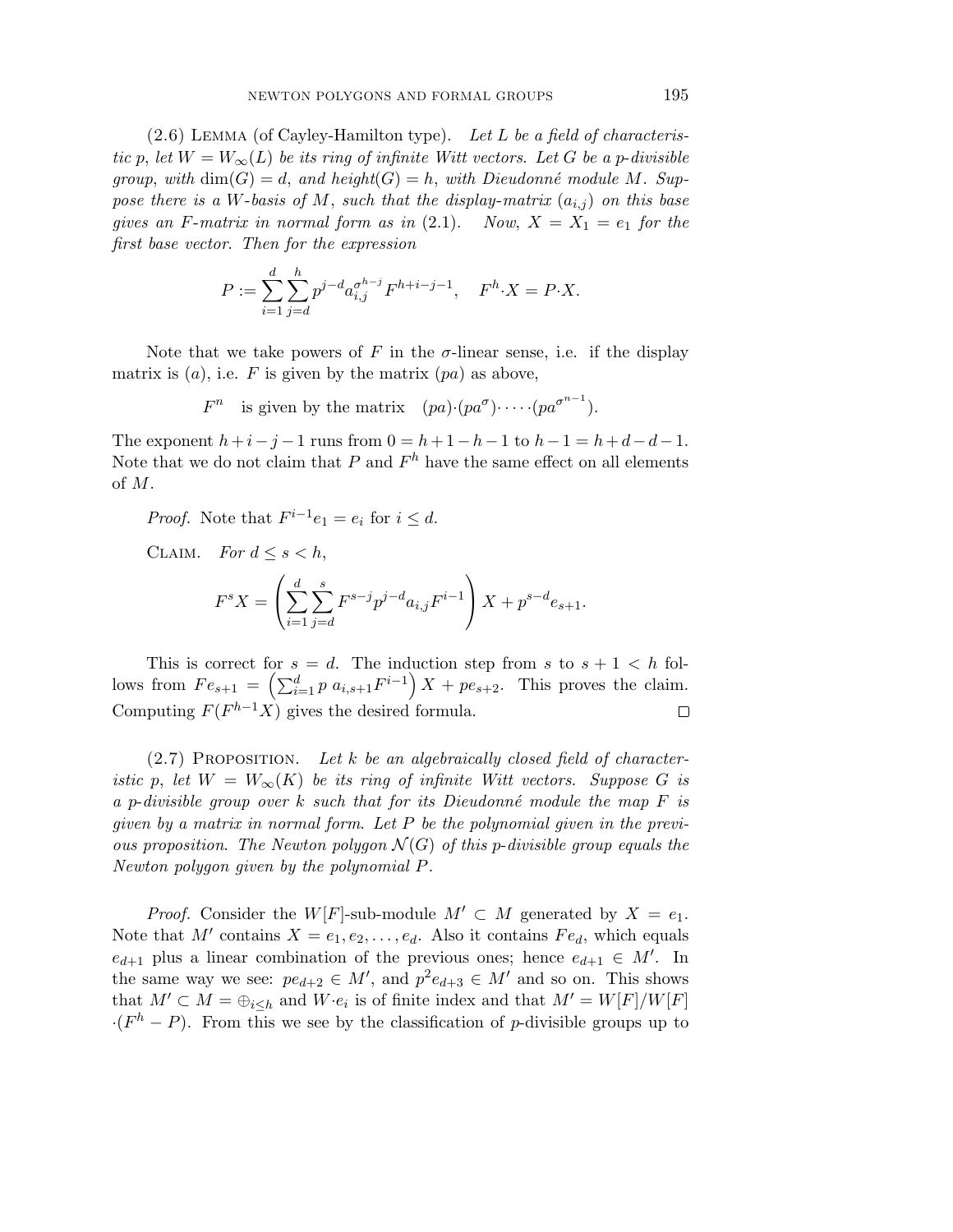isogeny, that the result follows by  $[14, II.1]$ . Also see  $[2, pp. 82-84]$ . By  $[2,$ p. 82, Lemma 2 we conclude that the Newton polygon of  $M'$  in case of the monic polynomial  $F^h - \sum_{0}^{m} b_i F^{m-i}$  is given by the lower convex hull of the pairs  $\{(i, v(b_i)) \mid i\}$ . Hence the proposition is proved.  $\Box$ 

 $(2.8)$  COROLLARY. With notation as above, suppose that every element  $a_{i,j}$ ,  $1 \leq i \leq d$ ,  $d \leq j \leq h$ , is either equal to zero, or is a unit in  $W(k)$ . Let *S* be the set of pairs  $(i, j)$  with  $0 \leq i \leq d$  and  $d \leq j \leq h$  for which the corresponding element is nonzero:

$$
(i,j) \in S \iff a_{i,j} \neq 0.
$$

Consider the image *T* under

$$
S \to T \subset \mathbb{Z} \times \mathbb{Z} \quad given \; by \quad (i,j) \mapsto (j+1-i, j-d).
$$

Then  $\mathcal{N}(G)$  is the lower convex hull of the set  $T \subset \mathbb{Z} \times \mathbb{Z}$  and the point  $(0,0)$ ; note that  $a_{1,h} \in W^*$ , hence  $(h, h - d = c) \in T$ .

This can be visualized in the following diagram (illustrating the case  $d \leq h - d$ :

|           |             |           |             |              |                             |                           | $a_{d,h}$ | $\cdots$     | $a_{1,h}$ |  |
|-----------|-------------|-----------|-------------|--------------|-----------------------------|---------------------------|-----------|--------------|-----------|--|
|           |             |           |             |              |                             | ٠                         | $\cdots$  |              | ٠         |  |
|           |             |           |             |              | $a_{d,2d+2}$                | $\bullet$                 | ٠         | ٠            |           |  |
|           |             |           |             | $a_{d,2d+1}$ | $\blacksquare$ .            | $\bullet$                 | ٠         | $a_{1,2d+1}$ |           |  |
|           |             |           | $\bullet$   | ٠<br>٠<br>٠  | ٠<br>$\bullet$<br>$\bullet$ | ٠<br>$\cdot$<br>$\bullet$ | ٠         |              |           |  |
|           | $a_{d,d+1}$ | $\cdots$  | $a_{i,d+1}$ | $\cdots$     | $a_{2,d+1}$                 | $a_{1,d+1}$               |           |              |           |  |
| $a_{d,d}$ | $\cdots$    | $a_{i,d}$ | $\cdots$    | $\cdots$     | $a_{1,d}$                   |                           |           |              |           |  |

Here the element  $a_{d,d}$  is in the plane with coordinates  $(x = 1, y = 0)$  and  $a_{1,h}$ has coordinates  $(x = h, y = h - d = c)$ . One erases the spots where  $a_{i,j} = 0$ , and leaves the places where  $a_{i,j}$  is a unit. The lower convex hull of these points and  $(0,0)$  (and  $(h, h - d)$ ) equals  $\mathcal{N}(G)$ .

Proof. This we achieve by writing out the Newton polygon of the polynomial *P* in the Cayley-Hamilton lemma.  $\Box$ 

#### **3. Newton polygon strata**

In this section  $k = \overline{k} \supset \mathbb{F}_p$  is an algebraically closed field.

(3.1) We fix integers  $h \geq d \geq 0$ , and write  $c := h - d$  considering Newton polygons ending at  $(h, c)$ . For such a Newton polygon  $\beta$ ,

$$
\Diamond(\beta) = \{(x, y) \in \mathbb{Z} \times \mathbb{Z} \mid y < c, \ y < x, \ (x, y) \prec \beta\};
$$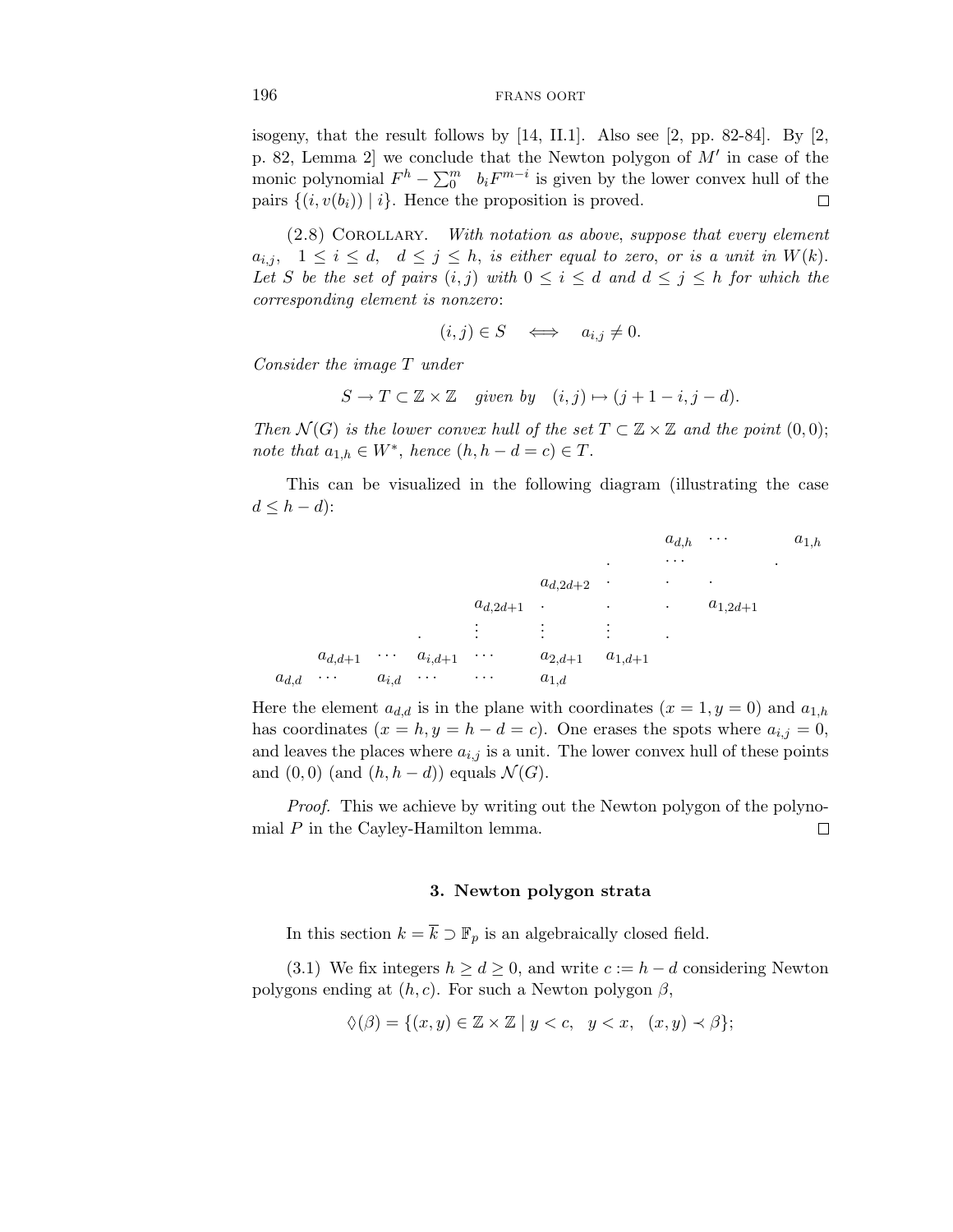here we denote by  $(x, y) \prec \beta$  the property " $(x, y)$  is on or above  $\beta$ "; now,

$$
\dim(\beta) = \#(\Diamond(\beta)).
$$

Note that for  $\rho = d \cdot (1,0) + c \cdot (0,1)$ ,  $\dim(\rho) = dc$ .

Suppose there is a formal *p*-divisible group  $G_0$  over *k* with  $\mathcal{N}(G_0) = \gamma$ ending at  $(h, c)$ . We write  $\mathcal{D} = \text{Def}(G_0)$  for the universal deformation space in equal characteristic *p*. By this we mean the following. Formal deformation theory of  $G_0$  is prorepresentable; we obtain a formal scheme  $Spf(A)$  and a prorepresenting family  $\mathcal{G}' \to \mathrm{Spf}(A)$ . By [5, Lemma 2.4.4, p. 23], we know that there is an equivalence of categories of *p*-divisible groups over  $Spf(A)$ respectively over  $Spec(A)$ . We will say that  $\mathcal{G} \to Spec(A) = \mathcal{D} = Def(G_0)$ is the universal deformation of  $G_0$  if the corresponding  $\mathcal{G}' \to \text{Spf}(A) = \mathcal{D}^{\wedge}$ prorepresents the deformation functor.

A theorem by Grothendieck and Katz, see [9, Th. 2.3.1, p. 143], says that for any family  $\mathcal{G} \to S$  of *p*-divisible groups over a scheme *S* in characteristic *p*, and for any Newton polygon  $\beta$  there is a unique maximal closed, reduced subscheme  $W \subset S$  containing all points *s* at which the fiber has a Newton polygon equal to or lying above *β*:

$$
s \in W \quad \Longleftrightarrow \quad \mathcal{N}(\mathcal{G}_s) \prec \beta.
$$

This set will be denoted by

$$
\mathcal{W}_{\beta}(\mathcal{G} \to S) \subset S.
$$

For every Newton polygon  $\beta$  with  $\beta \succ \gamma = \mathcal{N}(G_0)$  we define  $V_\beta \subset \mathcal{D} = \text{Def}(G_0)$ as the maximal closed, reduced subscheme carrying all fibers with Newton polygon equal to or above  $\beta$  in the universal deformation space of  $G_0$ . Note that  $V_{\rho} = \mathcal{D}$ , with  $\rho = d(1,0) + c(0,1)$ .

In case of a family  $(\mathcal{G}, \lambda) \to S = \text{Spec}(R)$  of quasi-polarized *p*-divisible groups there is an analogous notion, and for a symmetric Newton polygon *ξ* we write

$$
\mathcal{W}_{\xi}(\mathcal{G} \to \mathrm{Def}(G_0, \lambda_0)) =: W_{\xi} \subset \mathrm{Def}(G_0, \lambda_0).
$$

 $(3.2)$  THEOREM (Newton polygon-strata for formal groups). Suppose  $a(G_0) \leq 1$ . For every  $\beta \succ \gamma = \mathcal{N}(G_0)$ ,  $\dim(V_\beta) = \dim(\beta)$ . The strata  $V_\beta$  are nested as given by the partial ordering on Newton polygons; i.e.,

$$
V_{\beta} \subset V_{\delta} \Longleftrightarrow \Diamond(\beta) \subset \Diamond(\delta) \Longleftrightarrow \beta \prec \delta.
$$

Generically on *V<sup>β</sup>* the fibers have Newton polygon equal to *β*. There is a coordinate system on  $\mathcal D$  in which all  $V_\beta$  are linear subspaces.

*Proof.* At first we choose a coordinate system for  $\mathcal{D} = \text{Def}(G_0)$  where

$$
G_0 = G' \oplus \mathcal{N}((G_0)_{\ell,\ell}) \oplus G''
$$
 with  $G' \cong ((\mathbb{G}_m[p^\infty])^f, G'' \cong (\mathbb{Q}_p/\mathbb{Z}_p)^s$ .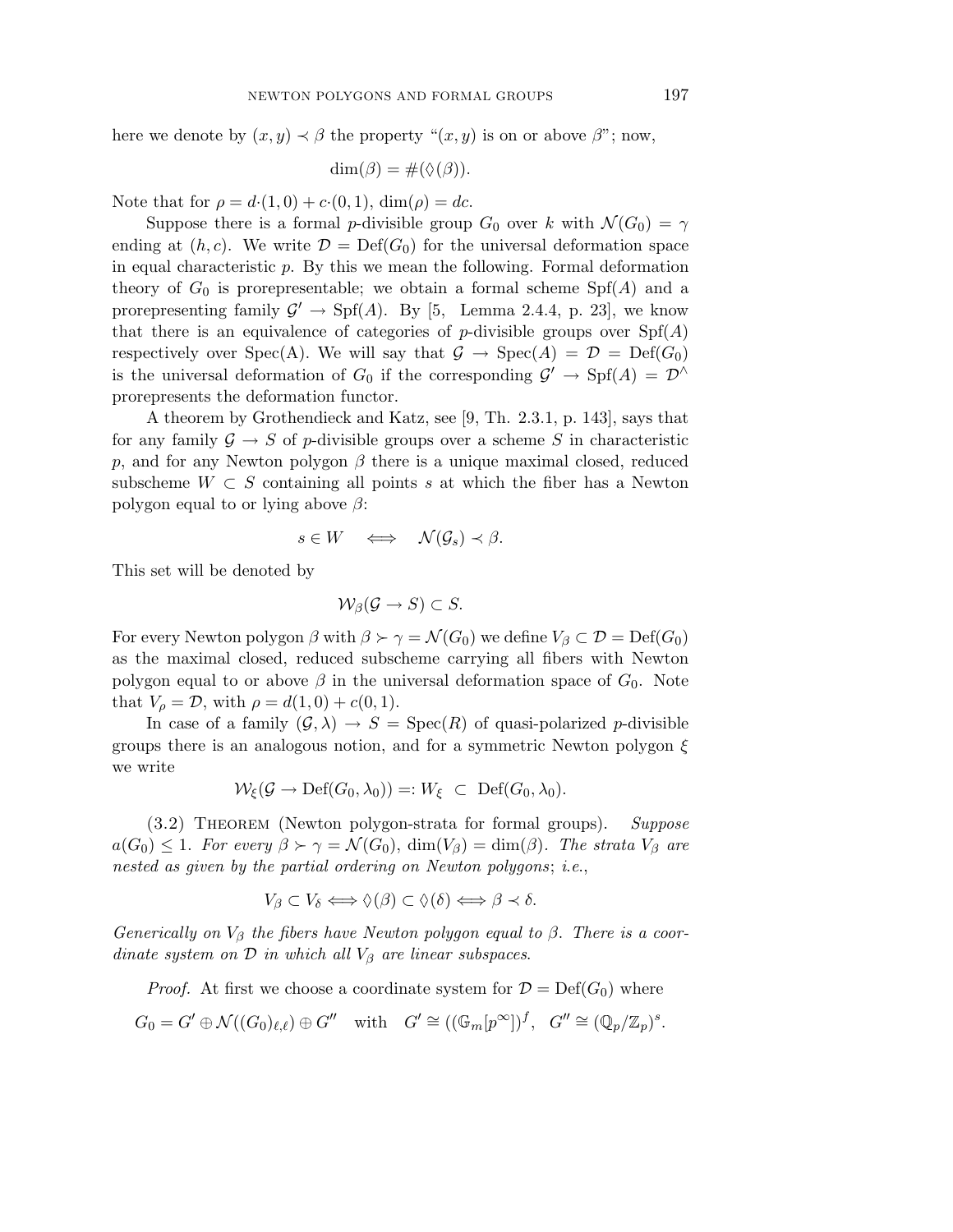We apply (2.2) in order to have the Dieudonné module of  $(G_0)_{\ell,\ell}$  in normal form, obtaining a basis for the Dieudonné module of  $G_0$ . Now  $\Diamond := \Diamond(\rho)$ ; this is the parallelogram of integral points  $(x, y)$  bounded by  $0 \le y < c$ , and  $y > x \geq y - d$ . The universal deformation D of  $\mathbb{D}(G_0)$  is given by a displaymatrix

$$
\left(\begin{array}{cc}A+TC & B+TD\\ C & D\end{array}\right),
$$

where  $T = (T_{r,s} \mid 1 \leq r \leq d < s \leq h)$ . Here  $T_{r,s} = (t_{r,s}, 0 \cdots)$  and  $\mathcal{D} =$  $Spec(k[[t_{r,s}]])$ . We write as in (2.8) these variables in a diagram, by putting

$$
T_{r,s}
$$
 on the spot  $(s-r, s-1-d) \in \Diamond = \Diamond(\rho);$ 

i.e.,

0 ··· 0 −1 *Td,h* · ··· *T*1*,h .* . . . . . . . . . *. Td,d*+2 ··· *Ti,d*+2 ··· *T*2*,d*+2 *T*1*,d*+2 *Td,d*+1 ··· *Ti,d*+1 ··· ··· *T*1*,d*+1

We see that

 $\mathcal{D} = \text{Spec}(R) = \text{Spec}(k[[z_{(x,y)} | (x,y) \in \Diamond$ ]]),  $T_{r,s} = Z_{(s-r,s-1-d)}$ . For any  $\beta \succ \mathcal{N}(G_0)$ ,

$$
R_{\beta} = \frac{k[[z_{(x,y)} \mid (x,y) \in \Diamond]]}{(z_{(x,y)} \ \forall (x,y) \notin \Diamond(\beta))}.
$$

Claim.

$$
(\operatorname{Spec}(R_{\beta}) \subset \operatorname{Spec}(R)) = (V_{\beta} \subset \mathcal{D}).
$$

Clearly, the claim proves all statements of the theorem.

Since  $G_0$  is a direct sum of a local-étale, a local-local and an étale-local *p*-divisible group as above, we obtain  $\mathcal{N}(G_0) = \gamma = f \cdot (0,1) + \gamma' + s \cdot (1,0),$ where  $\gamma' = \mathcal{N}((G_0)_{\ell,\ell})$ . Note that  $\beta' \mapsto f \cdot (0,1) + \beta' + s \cdot (1,0)$  gives a bijection between on the one hand all  $\beta' \succ \gamma'$  and on the other hand all  $\beta \succ \gamma$ . Note moreover, see [1, Th. 4.4], that deformations of  $G_0$  are smoothly fibered over deformations of  $(G_0)_{\ell,\ell}$ , with precise information on parameters (the matrix of the display is in blocks). This shows that the theorem follows for  $G_0$  if it is proved for  $(G_0)_{\ell,\ell}$ . Hence we are reduced to proving the theorem in case  $G_0$  is supposed to be of local-local type.

We use  $(2.8)$  in case of the normal form of the matrix of  $\mathbb{D}(G_0)$  over k; we concluded that the entries  $a_{i,j}$ , with  $1 \leq i \leq d$ , and  $d+1 \leq j \leq h$  which are nonzero are all situated in  $\Diamond(\mathcal{N}(G_0))$ . For any integral domain *B* which is a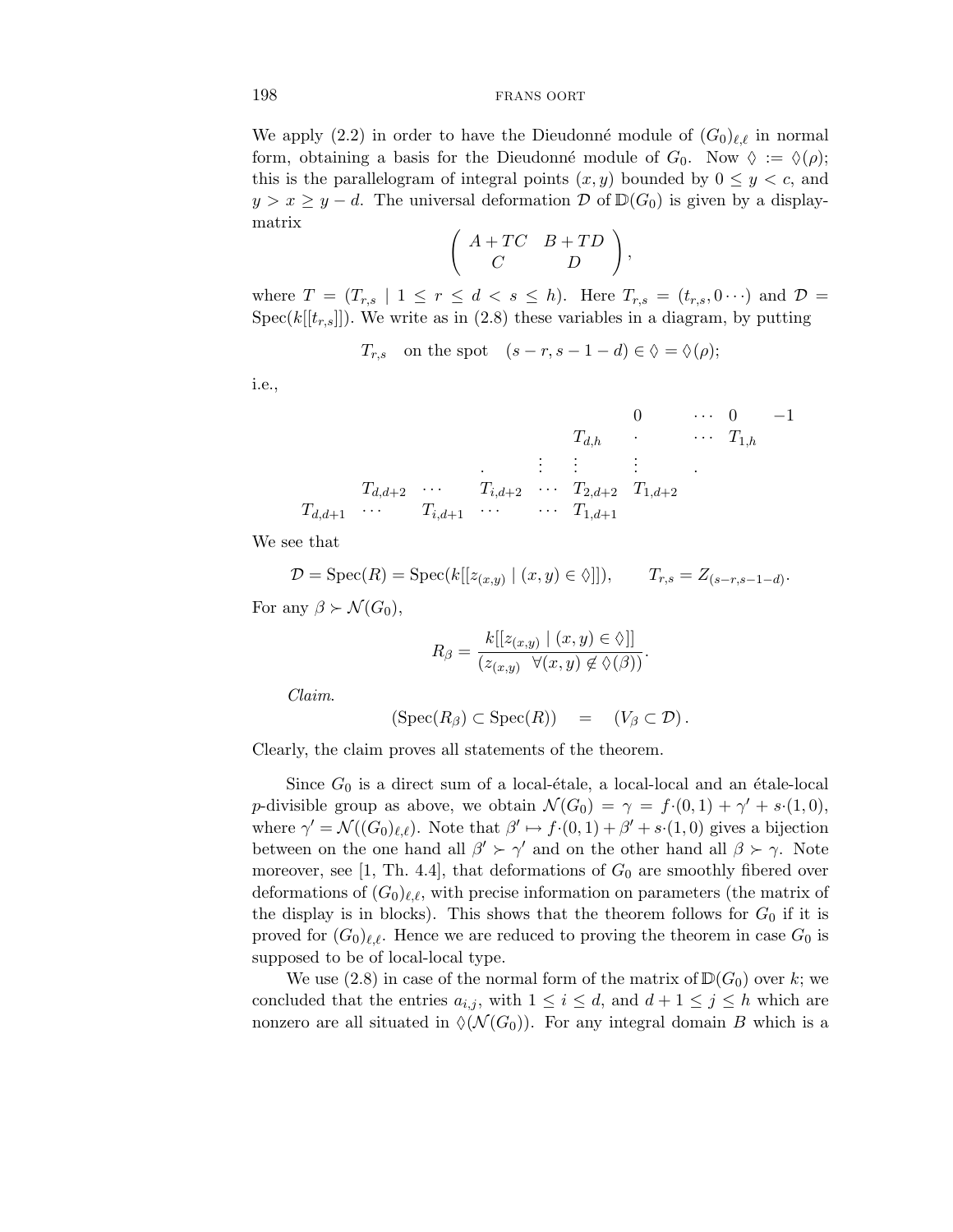quotient of  $R = k[[z_{(x,y)} | (x,y) \in \Diamond]]$  we can apply (2.6) and (2.8) to its field of fractions. This shows that  $R \to B$  factors through  $R \to R_\beta$  if and only if the generic fiber over *B* has Newton polygon equal to or above *β*. This proves our claim in case  $G_0$  is local-local. Hence this finishes the proof of the theorem.  $\Box$ 

(3.3) We fix an integer *g*. For every symmetric Newton polygon *ξ* of height 2*g*,

$$
\triangle(\xi) = \{(x, y) \in \mathbb{Z} \times \mathbb{Z} \mid y < g, \ y < x \le g, \ (x, y) \prec \xi\},
$$

and

$$
sdim(\xi) = \#(\triangle(\xi)).
$$

Consider a *p*-divisible group  $G_0$  over *k* of dimension *g* with a principal quasi-polarization. Now,  $\mathcal{N}(G_0) = \gamma$ ; this is a symmetric Newton polygon. Now,  $\mathcal{D} = \text{Def}(G_0, \lambda)$  for the universal deformation space. For every symmetric Newton polygon  $\xi$  with  $\xi \succ \gamma$  we define  $W_{\xi} \subset \mathcal{D}$  as the maximal closed, reduced formal subscheme carrying all fibers with Newton polygon equal to or above *ξ*; this space exists by Grothendieck-Katz; see [9, Th. 2.3.1, p. 143]. Note that  $W_{\rho} = \mathcal{D}$ , where  $\rho = g \cdot ((1,0) + (0,1)).$ 

(3.4) Theorem (NP-strata for principally quasi-polarized formal groups).  $Suppose \, a(G_0) \leq 1$ . For every symmetric  $\xi \succ \gamma := \mathcal{N}(G_0)$ ,  $\dim(W_\xi) =$ sdim( $\xi$ ). The strata  $W_{\xi}$  are nested as given by the partial ordering on symmetric Newton polygons; i.e.,

$$
W_{\xi} \subset W_{\delta} \Longleftrightarrow \triangle(\xi) \subset \triangle(\delta) \Longleftrightarrow \xi \prec \delta.
$$

Generically on *W<sup>ξ</sup>* the fibers have Newton polygon equal to *ξ*. There is a coordinate system on  $\mathcal D$  in which all  $W_{\xi}$  are given by linear equations.

(3.5) Corollary. There exists a principally polarized abelian variety  $(X_0, \lambda_0)$  over *k*. Strata in Def $(X_0, \lambda_0)$  according to Newton polygons are exactly as in (3.4). In particular, the fiber above the generic point of  $W_{\xi}$  is a principally polarized abelian scheme over  $Spec(B_{\xi})$  having Newton polygon equal to  $\xi$  (for *B*<sub>ξ</sub>, see the proof of (3.4) below; for the notion "generic point of  $W_\xi$ " see the proof of  $(3.5)$  below).

*Proof.* We write  $(X_0, \lambda_0)[p^{\infty}] =: (G_0, \lambda_0)$ . By Serre-Tate theory, see [8, §1], the formal deformation spaces of  $(X_0, \lambda_0)$  and of  $(G_0, \lambda_0)$  are canonically isomorphic, say  $(\mathcal{X}, \lambda) \rightarrow Spf(R)$  and  $(\mathcal{G}, \lambda) \rightarrow Spf(R)$  and  $(\mathcal{X}, \lambda)[p^{\infty}] \cong$  $(\mathcal{G}, \lambda)$ . By Chow-Grothendieck, see [4, III<sup>1</sup>.5.4] (this is also called a theorem of "GAGA-type"), the formal polarized abelian scheme is algebraizable, and we obtain the universal deformation as a polarized abelian scheme over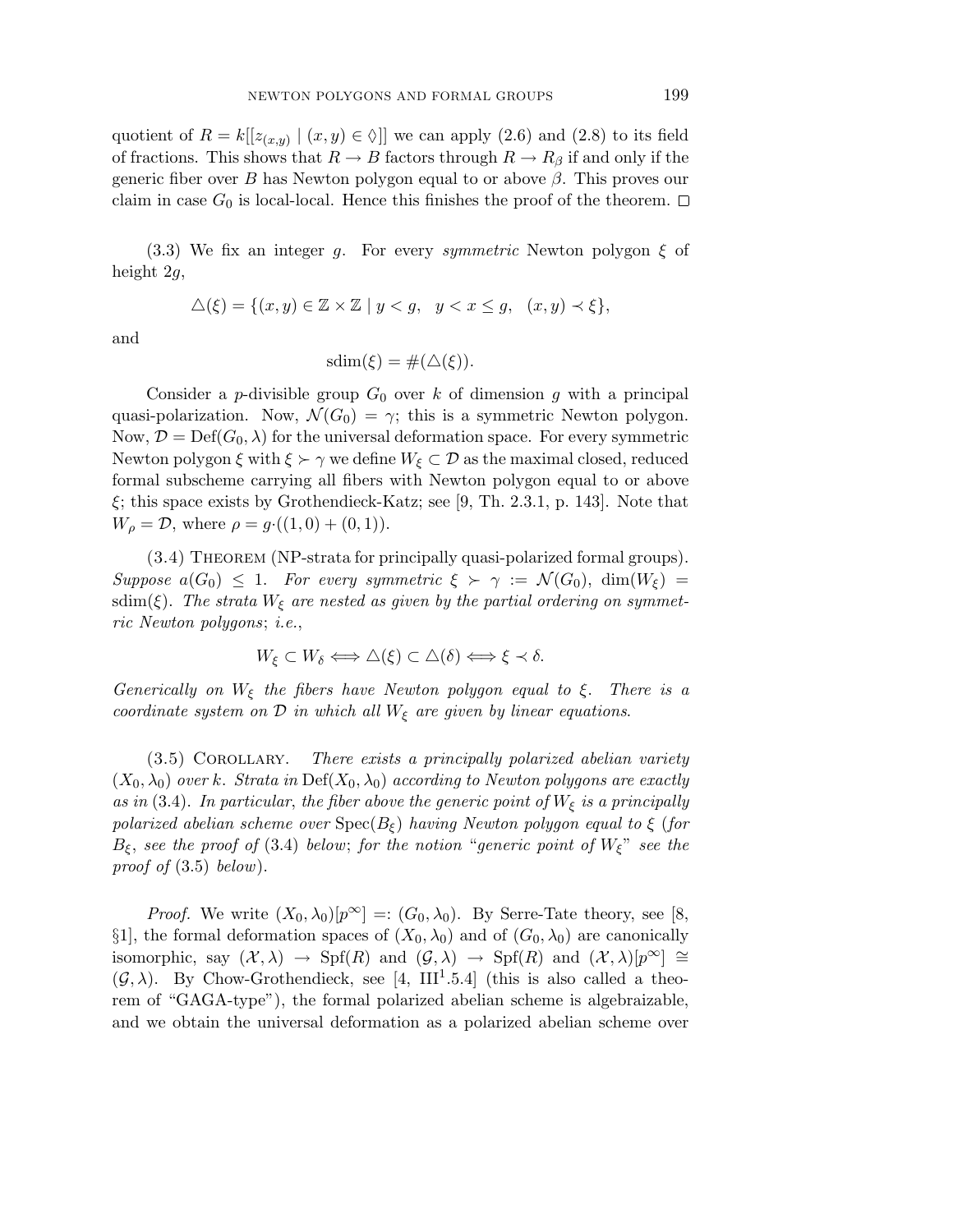$Spec(R)$ . Next, we can consider the generic point of  $W_{\xi} \subset Spec(R)$ . Hence the Newton polygon of fibers can be read off from the fibers in  $(\mathcal{G}, \lambda) \to \operatorname{Spec}(R)$ . This proves that (3.5) follows from (3.4).  $\Box$ 

*Proof of*  $(3.4)$ . The proof of this theorem is analogous to the proof of  $(3.2)$ . We use the diagram

−1

*Xg,g* ··· *X*1*,g .* . . . 1 *Xg,*<sup>1</sup> ··· *X*1*,*<sup>1</sup> *.*

Here  $X_{i,j}$ ,  $1 \leq i, j \leq g$ , is written on the place with coordinates  $(g-i+j, j-1)$ . We use the ring

$$
B := \frac{k[[x_{i,j}; 1 \le i, j \le g]]}{(x_{k\ell} - x_{\ell k})}, \quad x_{i,j} = z_{(g-i+j,j-1)}, \quad (g-i+j, j-1) \in \triangle.
$$

Note that  $B = k[[x_{i,j} | 1 \leq i \leq j \leq g]] = k[[z_{x,y} | (x,y) \in \triangle]]$ . For a symmetric *ξ* with  $\xi > \mathcal{N}(X_0)$  we consider

$$
B_{\xi} = \frac{k[[t_{i,j}; 1 \leq i, j \leq g]]}{(t_{k\ell} - t_{\ell k}, \text{ and } z_{(x,y)} \ \forall (x, y) \notin \Delta(\xi))}.
$$

With this notation, applying  $(2.6)$  and  $(2.8)$ , we finish the proof of  $(3.4)$  as we did in the proof of (3.2) above. 口

 $(3.6)$  A remark on numbering. In the unpolarized case, see  $(3.2)$ , where there is a deformation matrix  $(T_{r,s} | 1 \leq r \leq d < s \leq h)$ , we put  $T_{r,s}$  in the "NP diagram space" on the spot  $(s - r, s - 1 - d)$ . In the polarized case, see (3.4), we have a square matrix; according to notation used in case of the Riemann symmetry condition we write  $(X_{i,j} | 1 \leq i, j \leq d = g)$ , and put  $X_{i,j}$ on the spot  $(g-i+j, j-1)$ , with  $d = g = c$ . Up to this change in numbering in the indices these amount to the same when methods concern the same cases:  $T_{r,s} = X_{r,s-d}$ . Note that we work with entries in the matix (*a*) just below the diagonal, and obtain deformations starting from the variables *tr,s* producing elements " $a_{r,s-1} = t_{r,s}$ ", which cause the shifts in indices between (2.8) and (3.2).

### **4. Where to start**

(4.1) LEMMA. Given  $d \in \mathbb{Z}_{>0}$ ,  $c \in \mathbb{Z}_{>0}$  and a prime number p, there exists a field *K* of characteristic *p*, and a formal group *G* over *K* of height  $h = d + c$ , of dimension *d* with  $a(G) = 1$  such that its Newton polygon  $\mathcal{N}(G)$ is the straight line connecting  $(0,0)$  with  $(h, c)$ , *i.e.* it has *h* slopes each equal to *c/h*.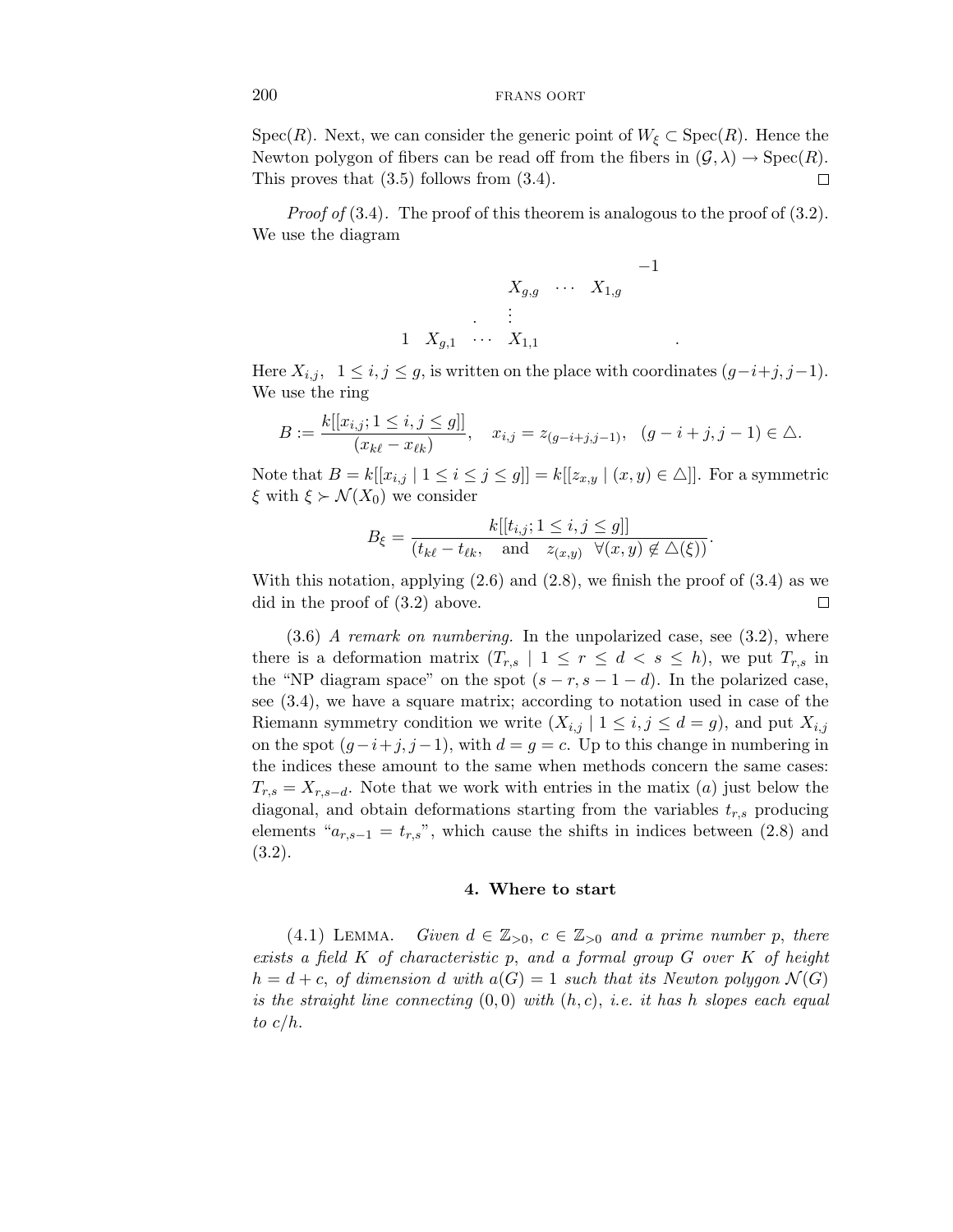(4.2) Suppose we are given  $h, d \in \mathbb{Z}_{>0}$  with  $d < h$ . Consider the matrix (of size  $h \times h$  with left hand upper corner a block of size  $d \times d$ ):

|  |                                            |                                                                                   |  |  |                           |                | $\begin{bmatrix} 0 & 0 & \cdots & 0 & 0 & 0 & \cdots & 0 & -p \\ 1 & 0 & \cdots & 0 & 0 & 0 & \cdots & 0 \end{bmatrix}$  |
|--|--------------------------------------------|-----------------------------------------------------------------------------------|--|--|---------------------------|----------------|--------------------------------------------------------------------------------------------------------------------------|
|  |                                            | $0 \quad 1 \quad \ddots \quad 0 \quad 0$                                          |  |  |                           |                | $\label{eq:2} \mathcal{L}(\mathcal{A}) = \mathcal{L}(\mathcal{A}) = \mathcal{L}(\mathcal{A}) = \mathcal{L}(\mathcal{A})$ |
|  |                                            |                                                                                   |  |  |                           |                |                                                                                                                          |
|  |                                            | $\begin{matrix} 0 & 0 & \cdots & 1 & 0 & 0 & \cdot & \cdots & \cdot \end{matrix}$ |  |  |                           |                | $\begin{matrix} 0 \end{matrix}$                                                                                          |
|  |                                            |                                                                                   |  |  |                           |                | $0 \cdots \cdots \quad 0 \quad 1 \quad 0 \quad \cdots \quad 0 \quad 0$                                                   |
|  |                                            |                                                                                   |  |  |                           |                | $0 \cdots \cdots 0 \quad p \quad 0 \cdots \cdots 0$                                                                      |
|  | $\begin{pmatrix} 0 & \cdots \end{pmatrix}$ | $\cdots$ 0                                                                        |  |  | $0 \quad p \quad \cdots$  |                | $\begin{matrix} 0 \end{matrix}$                                                                                          |
|  |                                            |                                                                                   |  |  | 4. 4. 万元                  | $\overline{0}$ | $\begin{matrix} 0 \end{matrix}$                                                                                          |
|  | $0 \cdots$                                 |                                                                                   |  |  | $\cdots$ 0 0 0 $\cdots$ p |                | $\begin{pmatrix} 0 \end{pmatrix}$                                                                                        |

We say this matrix is in cyclic normal form of height *h* and dimension *d*.

*Proof of* (4.1). Consider (say over  $K = \mathbb{F}_p$ ) the display given by the matrix above. Clearly this defines a Dieudonné module  $M$  and hence (as long as  $K$  is perfect) a *p*-divisible formal group *G* with  $D(G) = M$ . This matrix gives *F* on a basis for *M*. We see that  $F^h \cdot X_1 = -p^c \cdot X_1$ . Hence  $\mathcal{N}(G)$  is a straight line, e.g. apply (2.7). From the matrix we see that the Hasse-Witt matrix of *G* has rank equal to  $d-1$ ; hence  $a(G) = 1$ .  $\Box$ 

(4.3) LEMMA. Given  $q \in \mathbb{Z}_{>0}$  and a prime number p there exists:

- (1) A field *K* of characteristic *p*, and a principally quasi-polarized supersingular formal group  $(G, \lambda)$  over K of dimension equal to g with  $a(G) = 1$ .
- (2) A field *k* of characteristic *p*, and a principally polarized supersingular abelian variety  $(X, \lambda)$  over *k* of dimension equal to *g* with  $a(X) = 1$ .

*Proof.* Consider a matrix in cyclic normal form with  $h = 2g$ , and  $d = g$ . This defines a supersingular formal group *G* of dimension *g*, height *h*, with  $a(G) = 1$ . We give a nondegenerate skew form on  $M = \mathbb{D}(G)$  by requiring the basis to be symplectic; we are going to show this is possible. We compute the action of *V* :

$$
V(X_{i+1}) = pX_i, \quad VX_1 = -Y_g, \quad VY_1 = pX_g, \quad VY_{j+1} = Y_j.
$$

*.*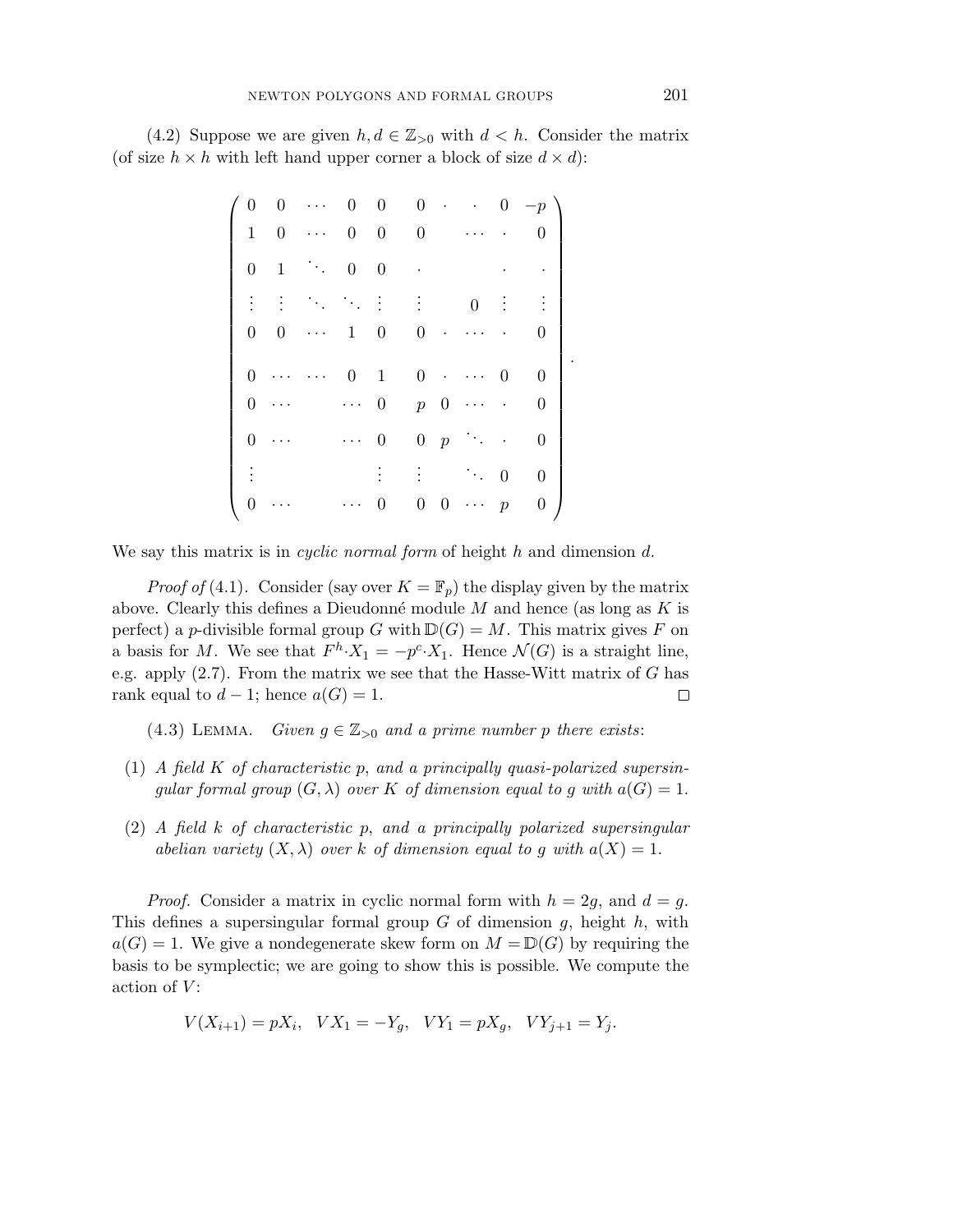Now, *F* and *V* must respect the pairing on this symplectic base; i.e., we have to prove that for  $a, b \in M$ ,

$$
\langle Fa, b \rangle = \langle a, Vb \rangle^{\sigma}.
$$

It suffices to show this directly on base vectors; let us show the essential steps (the others being obvious):

$$
-1 = \langle Y_1, X_1 \rangle = \langle FX_d, X_1 \rangle \stackrel{?}{=} \langle X_g, VX_1 = -Y_g \rangle^{\sigma} = -1,
$$

and analogously  $\langle FY_d, Y_1 \rangle = -p = \langle Y_d, VY_1 \rangle^{\sigma}$ . This proves the first statement.

In order to prove (2), we have to see that  $(G, \lambda)$  is algebraizable, i.e. comes from a principally polarized abelian variety. Using [21, §2] there is exists (canonically) a polarized flag-type quotient  $H \to H/N = G$ ,  $(H, \mu') \to (G, \lambda)$ with  $a(H) = g$ . We know that  $a(H) = g$  implies that  $H \otimes k \cong E[p^{\infty}]^g$ , where *E* is a supersingular elliptic curve (isomorphism, say, over an algebraic closure *k* of *K*). We see that  $\mu'$  on *H* comes from a polarization  $\mu$  on  $E<sup>g</sup>$  with  $deg(\mu') = deg(\mu)$  (e.g. use [13, Prop. 6.1]). Hence  $(H, \mu')$  is algebraizable:  $(E^g, \mu)[p^{\infty}] \cong (H, \mu') \otimes k$  and thus the quotient  $(G, \lambda) \otimes k$  is algebraizable. This ends a construction which shows (2).  $\Box$ 

 $(4.4)$  Remark. For a proof of  $(4.3)$  we could also refer to  $[13, (4.9)]$  (where it is proved that every component of the supersingular locus in the principally polarized case has generically  $a = 1$ ). However that is a much more involved result than just the lemma above.

# **5. A conjecture by Manin**

(5.1) A conjecture by Manin (see [14, p. 76]). For any prime number *p* and any symmetric Newton polygon *ξ* there exists an abelian variety *X* over a field in characteristic *p* such that  $\mathcal{N}(X) = \xi$ .

This is the converse of (1.7).

(5.2) This conjecture was proved in the Honda-Serre-Tate theory; see [29, p. 98].

Using that theory we can actually prove somewhat more; we know that a supersingular abelian variety (of dimension at least 2) is not absolutely simple; however this is about the only general exception: for a symmetric Newton polygon which is not supersingular, there exists an absolutely simple abelian variety in characteristic *p* having this Newton polygon; see [12]. Can we prove the result of that paper using the deformation theory as discussed here?

Once the conjecture by Manin is proved, we conclude that actually there exists an abelian variety defined over a finite field with the desired Newton polygon.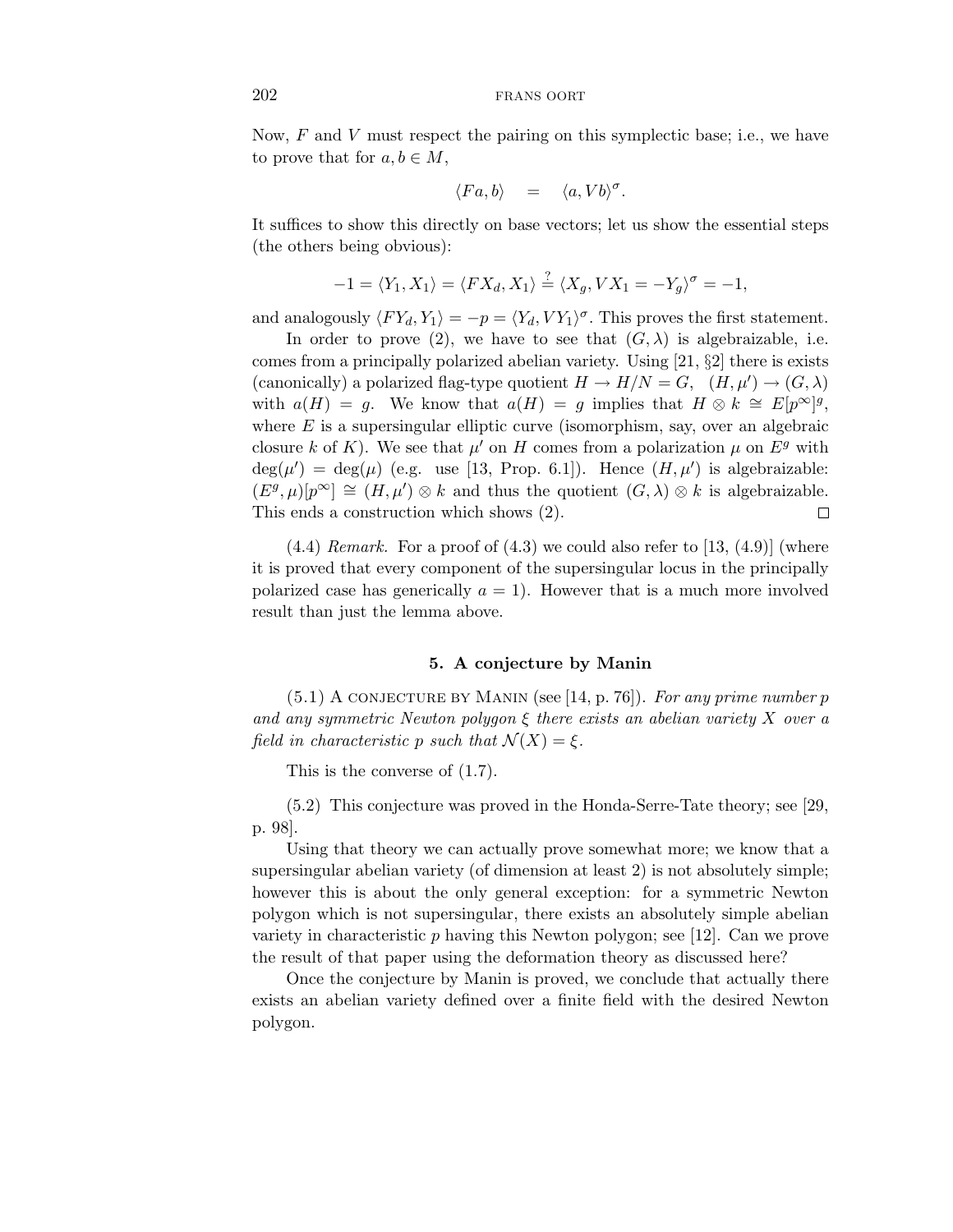(5.3) A proof of the Manin conjecture. Suppose there is a symmetric Newton polygon  $\xi$  of height 2*g*. Choose  $(X_0, \lambda_0)$  as in  $(4.3)(2)$  above; in particular  $a(X_0) \leq 1$  and  $\lambda_0$  is a principal polarization. Apply (3.5). We conlude that the generic fiber over  $W_{\xi} \subset \text{Def}(X_0, \lambda_0)$  is a (principally) polarized abelian variety with Newton polygon equal to *ξ*.  $\Box$ 

(5.4) Remark. Actually we proved that for any *ξ* there exists a principally polarized  $(X, \lambda)$  with  $\mathcal{N}(X) = \xi$  and  $a(X) \leq 1$ .

(5.5) Let us analyze the essential step, where we made a formal group algebraic. Starting with supersingular formal groups, we know that the *a*number is maximal if and only if the formal group is isomorphic with  $(G_{1,1})^g$ (see [23]); hence this can be algebraized (note that  $E[p^{\infty}] \cong G_{1,1} \otimes \overline{\mathbb{F}_p}$  for a supersingular elliptic curve *E*). We can algebraize a principally quasi-polarized supersingular formal group with  $a(G_0) = 1$  (use polarized flag-type quotients). Then we apply the deformation theory (say of quasi-polarized formal groups), obtaining the Newton polygon desired, and then the theory of Serre-Tate, see [8,  $\S1$ ]. Then the Chow-Grothendieck algebraization, see [4, III<sup>1</sup>.5.4], allows us to algebraize the family; it produces an abelian variety as required in the Manin conjecture.

(5.6) By methods just explained a weak form of the conjecture by Grothendieck follows:

WEAK FORM. Let  $\beta \succ \gamma$  be two Newton polygons belonging to a height *h* and a dimension *d* which are comparable. There exists a *p*-divisible group  $\mathcal{G} \rightarrow S$  over an integral formal scheme *S* in characteristic *p*, such that the generic fiber  $\mathcal{G}_\eta$  has  $\mathcal{N}(\mathcal{G}_\eta) = \beta$  and the closed special fiber  $G_0$  has  $\mathcal{N}(\mathcal{G}_0) = \gamma$ .

WEAK FORM, AV. Suppose there are two symmetric Newton polygons,  $\xi \succ \gamma$ . There exists a specialization of polarized abelian varieties  $(X_n, \lambda_n)$  $(X, \lambda) \supset (X_0, \lambda_0)$  having  $\xi$  and  $\gamma$  as Newton polygons for the generic an special fiber.

This proves the following (see Koblitz, [10, p. 215]): Suppose there exists a sequence  $\xi_1 \prec \cdots \prec \xi_n$  of comparable symmetric Newton polygons. Then there exists a sequence of specializations having these Newton polygons in each step.

# **6. A conjecture by Grothendieck**

(6.1) In [3, Appendix], we find a letter of Grothendieck to Barsotti, and on page 150 we read: " $\cdots$  The wishful conjecture I have in mind now is the following: the necessary conditions  $\cdots$  that  $G'$  be a specialization of  $G$  are also sufficient. In other words, starting with a BT group  $G_0 = G'$ , taking its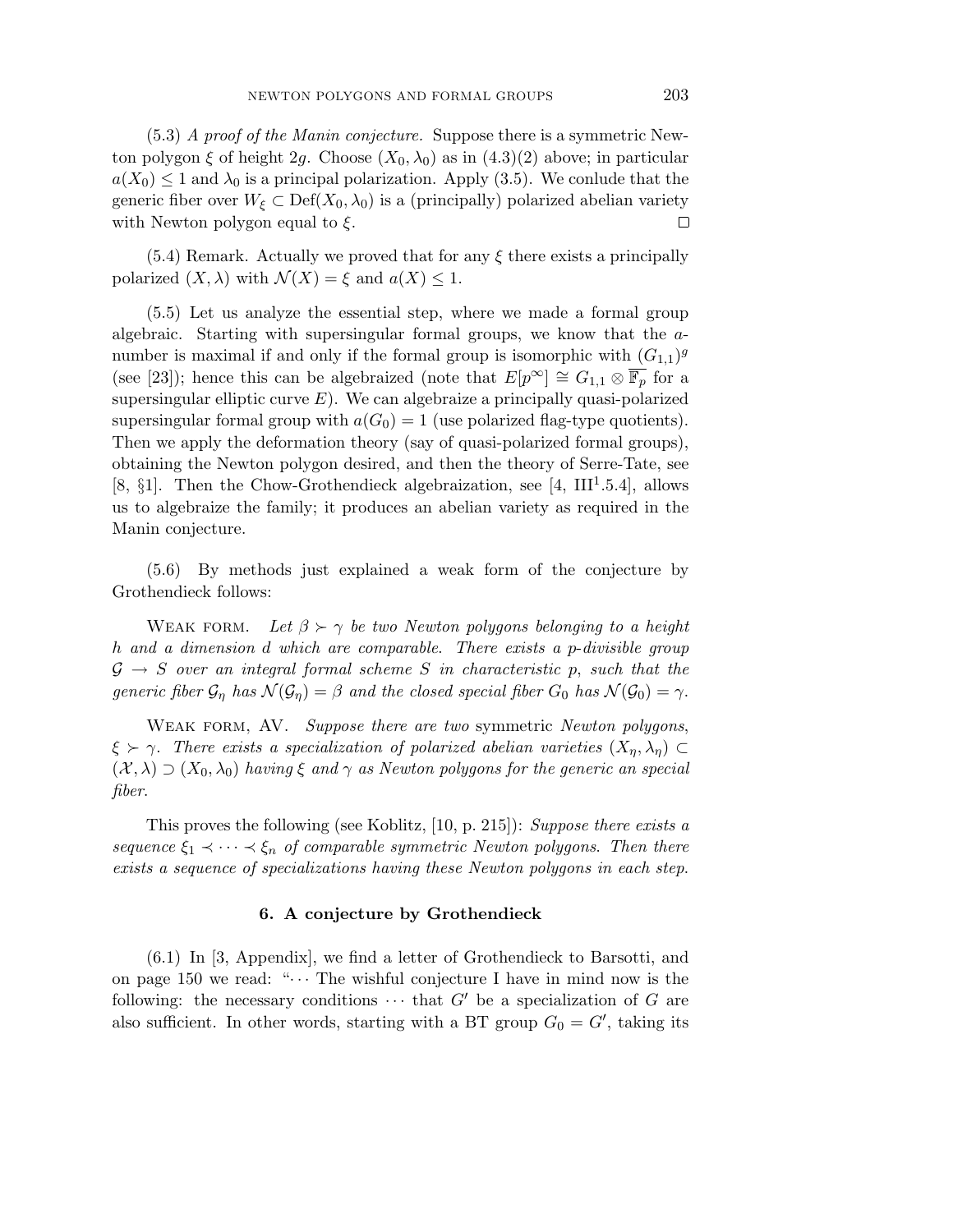formal modular deformation  $\cdots$  we want to know if every sequence of rational numbers satisfying  $\cdots$  these numbers occur as the sequence of slopes of a fiber of *G* as some point of *S*."

We say that  $G_0$  is a *specialization* of  $\mathcal{G}_\eta$  if there exists an integral local scheme *S* and a *p*-divisible group  $\mathcal{G} \to S$  with  $G_0$  as closed fibre and  $\mathcal{G}_\eta$  as generic fibre; in this case we shall write  $\mathcal{G}_{\eta} \longrightarrow G_0$ . We use analogous notation for polarized abelian varieties and quasi-polarized *p*-divisible groups.

(6.2) Theorem (a conjecture by Grothendieck). Given a *p*-divisible group *G*<sub>0</sub> and Newton polygons  $\mathcal{N}(G_0) =: \gamma \prec \beta$ , assume  $a(G_0) \leq 1$ . Then there exists a specialization  $\mathcal{G}_{\eta} \longrightarrow G_0$  with  $\beta = \mathcal{N}(\mathcal{G}_{\eta}).$ 

 $(6.3)$  THEOREM (an analogue of the conjecture by Grothendieck). (a) Suppose there are a principally quasi-polarized *p*-divisible group  $(G_0, \lambda_0)$  and symmetric Newton polygons  $\mathcal{N}(G_0) =: \gamma \prec \xi$ . Assume  $a(G_0) \leq 1$ . There exists a specialization  $(\mathcal{G}_{\eta}, \mu) \longrightarrow (G_0, \lambda_0)$  with  $\xi = \mathcal{N}(\mathcal{G}_{\eta}).$ 

(b) Given a principally polarized abelian variety  $(X_0, \lambda_0)$  and symmetric Newton polygons  $\mathcal{N}(X_0) =: \gamma \prec \xi$ , assume  $a(X_0) \leq 1$ . Then there exists a  $specialization (\mathcal{X}_\eta, \mu) \longrightarrow (X_0, \lambda_0) with \xi = \mathcal{N}(\mathcal{X}_\eta).$ 

*Proof of* (6.2). Applying (2.2) to  $\mathbb{D}(G_0)$ , we use deformation theory and its methods, as developed in Section 4, to obtain a generic fiber with the desired Newton polygon; by (3.2) any  $\beta \succ \mathcal{N}(G_0)$  is realized in  $\mathcal{D} = \text{Def}(G_0)$ . This proves (6.2).

*Proof of* (6.3). We apply (2.3) to  $\mathbb{D}(G_0)$ , respectively to  $\mathbb{D}(X_0[p^\infty])$ . By  $(3.4)$  and  $(3.5)$ , a principally polarized  $(X_0, \lambda_0)$  can be deformed to a principally polarized abelian variety with a given symmetric  $\xi > \mathcal{N}(X_0)$ . This proves all existence results in (6.3). П

(6.4) Remark. The analogue of the conjecture by Grothendieck does not hold for arbitrary polarized abelian varieties. This is shown by the following:

Example (see [7, Remark 6.10]). Fix a prime number *p*, consider abelian varieties of dimension 3 with a polarization of degree  $p^6$ . In that 6-dimensional moduli space  $\mathcal{A}_{3,p^3} \otimes \mathbb{F}_p$  (of course) the locus where the *p*-rank is zero, has dimension 3; see [18, Th. 4.1]. It can be proved that the supersingular locus in this moduli space has a component of dimension equal to three; see [21, Cor. 3.4]. Hence we conclude there exists a polarized abelian variety  $(X_0, \lambda_0)$  of dimension 3, supersingular, hence  $\mathcal{N}(X_0) = \sigma = 3 \cdot (1, 1)$  with degree( $\lambda_0$ ) =  $p^3$ , such that every deformation of this polarized abelian variety either is supersingular or has positive *p*-rank; thus no such deformation will produce the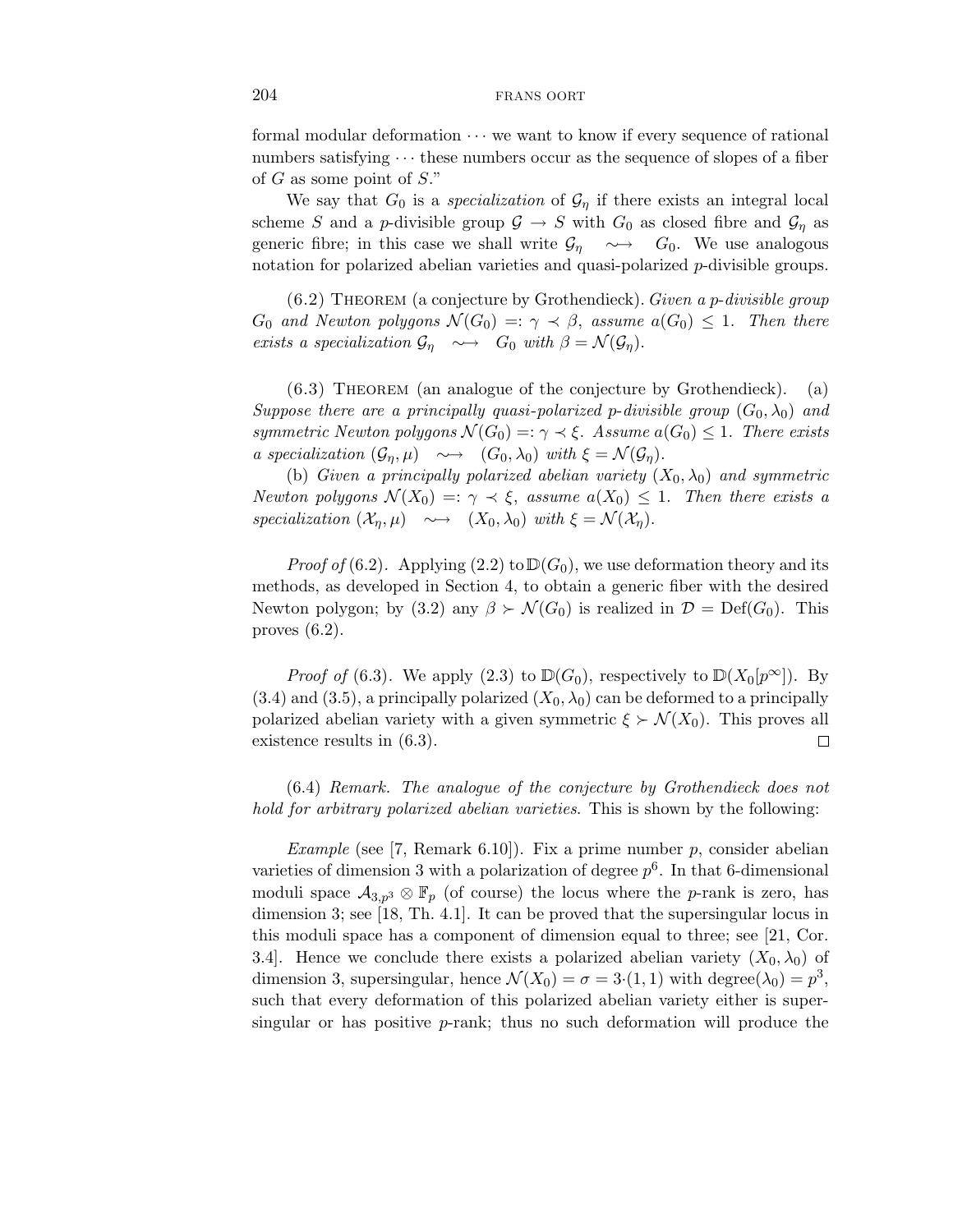Newton polygon  $\gamma = (2, 1) + (1, 2)$ . This ends the description of the example, and the claim that (6.2) does not hold for arbitrary polarized abelian varieties is proved.

We expect an example  $(G_0, \lambda_0)$ , which cannot be deformed to some  $\xi \succ \gamma = \mathcal{N}(G_0)$  as just explained, to be available for every symmetric Newton polygon  $\gamma$  with  $f(\gamma) \leq g - 2$ , i.e. which allows in its isogeny class a formal group with  $a \geq 2$ , and a carefully chosen inseparable polarization.

 $(6.5)$  Remark. In the previous example we know that  $a(X_0) = 1$  (by [18, Th. 4.1]). Hence for any Newton polygon  $\gamma$  with  $h = 6$ ,  $d = 3$  the *p*-divisible group  $X_0[p^\infty]$  (no quasi-polarization considered) can be deformed to a *p*-divisible group with Newton polygon equal to *γ*. We see the curious fact that a deformation of a given Newton polygon as *p*-divisible groups does exist, but as (nonprincipally) polarized *p*-divisible groups does not exist in this case.

(6.6) Remark. The conjecture by Grothendieck in its general form, i.e.  $(6.2)$  without assuming anything about  $a(G_0)$ , and the analogue for the (quasi-) principally polarized case, i.e. (6.3) without assuming anything about  $a(G_0)$ , have been proved; see [6] and [25].

It follows that the dimension (of every component) of  $W_{\xi} \subset A_{g,1} \otimes \mathbb{F}_p$ equals  $\text{sdim}(\xi)$ , as announced in [24]; this was conjectured for the supersingular Newton polygon  $\sigma$  in [21], and proved for  $W_{\sigma} = S_{q,1}$  in [13]. Note that for a Newton polygon stratum for *ξ* for nonseparably polarized abelian varieties the dimension count can give an answer different from sdim(*ξ*).

Utrecht University, Utrecht, The Netherlands *E-mail address*: oort@math.uu.nl

#### **REFERENCES**

- [1] C.-L. Chai and P. Norman, Bad reduction of Siegel moduli schemes of genus two with Γ0(p)-level structure, *Amer. J. Math*. **112** (1990), 1003–1071.
- [2] M. Demazure, *Lectures on* p*-divisible Groups*, *Lecture Notes in Math*. **302**, Springer-Verlag, New York, 1972.
- [3] A. GROTHENDIECK, *Groupes de Barsotti-Tate et Cristaux de Dieudonné*, *Sém. Math. Sup.*, No. 45, Univ. Montréal. Presses Univ. Montréal, 1974.
- [4] A. GROTHENDIECK and J. DIEUDONNÉ, *Éléments de Géométrie Algébrique*. III. *Étude Cohomologique des Faisceaux Cohérents, Publ. Math. IHES* 11 (1961).
- [5] A. J. de Jong, Crystalline Dieudonné module theory via formal and rigid geometry, *Publ. Math. IHES* **82** (1995), 5–96.
- [6] A. J. de Jong and F. Oort, Purity of the stratification by Newton polygons, *J. A.M.S.* **13** (2000), 209–241.
- [7] T. Katsura and F. Oort, Supersingular abelian varieties of dimension two or three and class numbers, *Adv. Stud. Pure Math*. **10**, 253–281, in *Algebraic Geometry* (Sendai, 1985) (T. Oda, ed.), North-Holland, New York (1987).